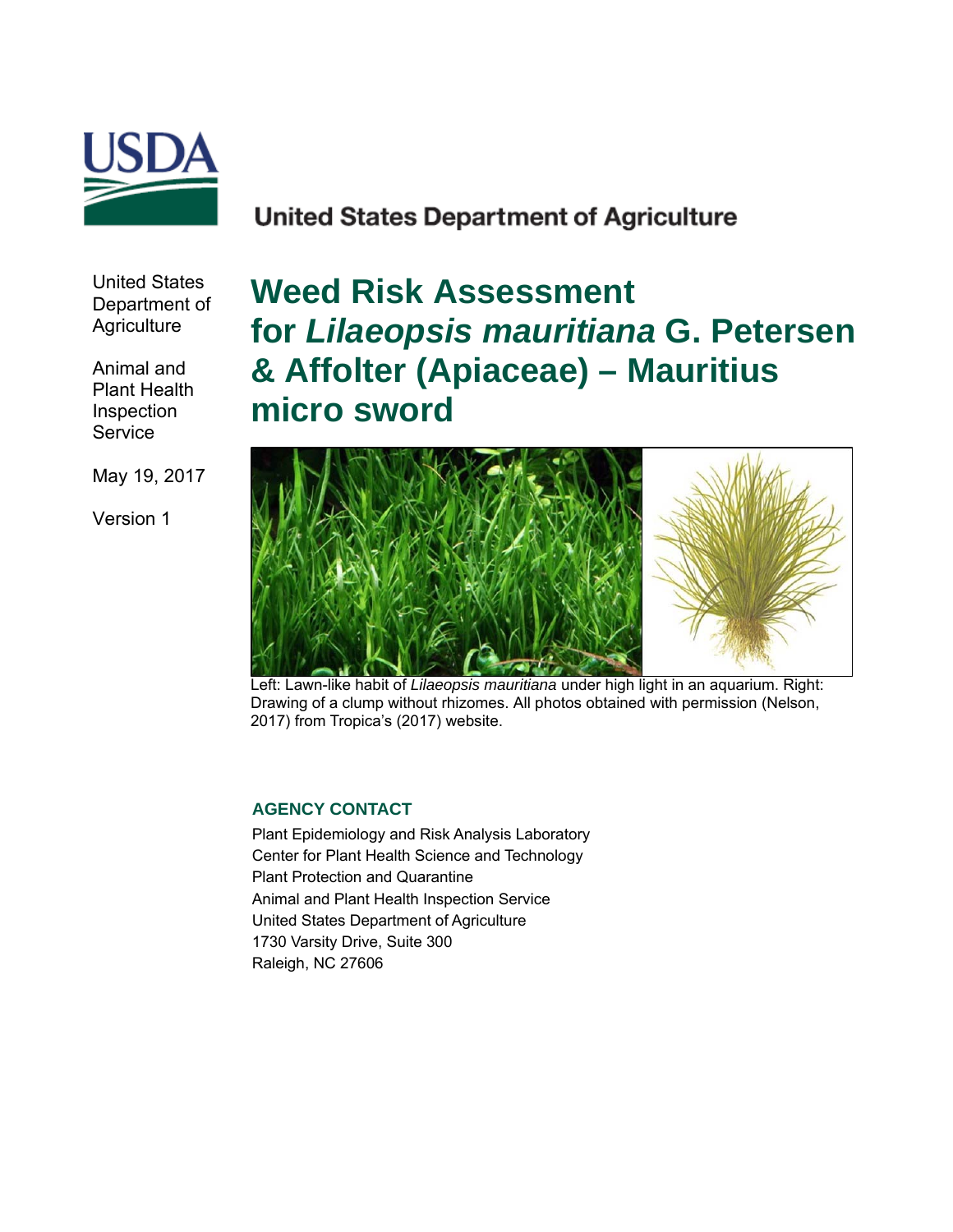## **1. Introduction**

Plant Protection and Quarantine (PPQ) regulates noxious weeds under the authority of the Plant Protection Act (7 U.S.C. § 7701-7786, 2000) and the Federal Seed Act (7 U.S.C. § 1581-1610, 1939). A noxious weed is defined as "any plant or plant product that can directly or indirectly injure or cause damage to crops (including nursery stock or plant products), livestock, poultry, or other interests of agriculture, irrigation, navigation, the natural resources of the United States, the public health, or the environment" (7 U.S.C. § 7701-7786, 2000). We use the PPQ weed risk assessment (WRA) process (PPQ, 2015) to evaluate the risk potential of plants, including those newly detected in the United States, those proposed for import, and those emerging as weeds elsewhere in the world.

The PPQ WRA process includes three analytical components that together describe the risk profile of a plant species (risk potential, uncertainty, and geographic potential; PPQ, 2015). At the core of the process is the predictive risk model that evaluates the baseline invasive/weed potential of a plant species using information related to its ability to establish, spread, and cause harm in natural, anthropogenic, and production systems (Koop et al., 2012). Because the predictive model is geographically and climatically neutral, it can be used to evaluate the risk of any plant species for the entire United States or for any area within it. We then use a stochastic simulation to evaluate how much the uncertainty associated with the risk analysis affects the outcomes from the predictive model. The simulation essentially evaluates what other risk scores might result if any answers in the predictive model might change. Finally, we use Geographic Information System (GIS) overlays to evaluate those areas of the United States that may be suitable for the establishment of the species. For a detailed description of the PPQ WRA process, please refer to the *PPQ Weed Risk Assessment Guidelines*  (PPQ, 2015), which is available upon request.

We emphasize that our WRA process is designed to estimate the baseline—or unmitigated—risk associated with a plant species. We use evidence from anywhere in the world and in any type of system (production, anthropogenic, or natural) for the assessment, which makes our process a very broad evaluation. This is appropriate for the types of actions considered by our agency (e.g., Federal regulation). Furthermore, risk assessment and risk management are distinctly different phases of pest risk analysis (e.g., IPPC, 2015). Although we may use evidence about existing or proposed control programs in the assessment, the ease or difficulty of control has no bearing on the risk potential for a species. That information could be considered during the risk management (decision-making) process, which is not addressed in this document.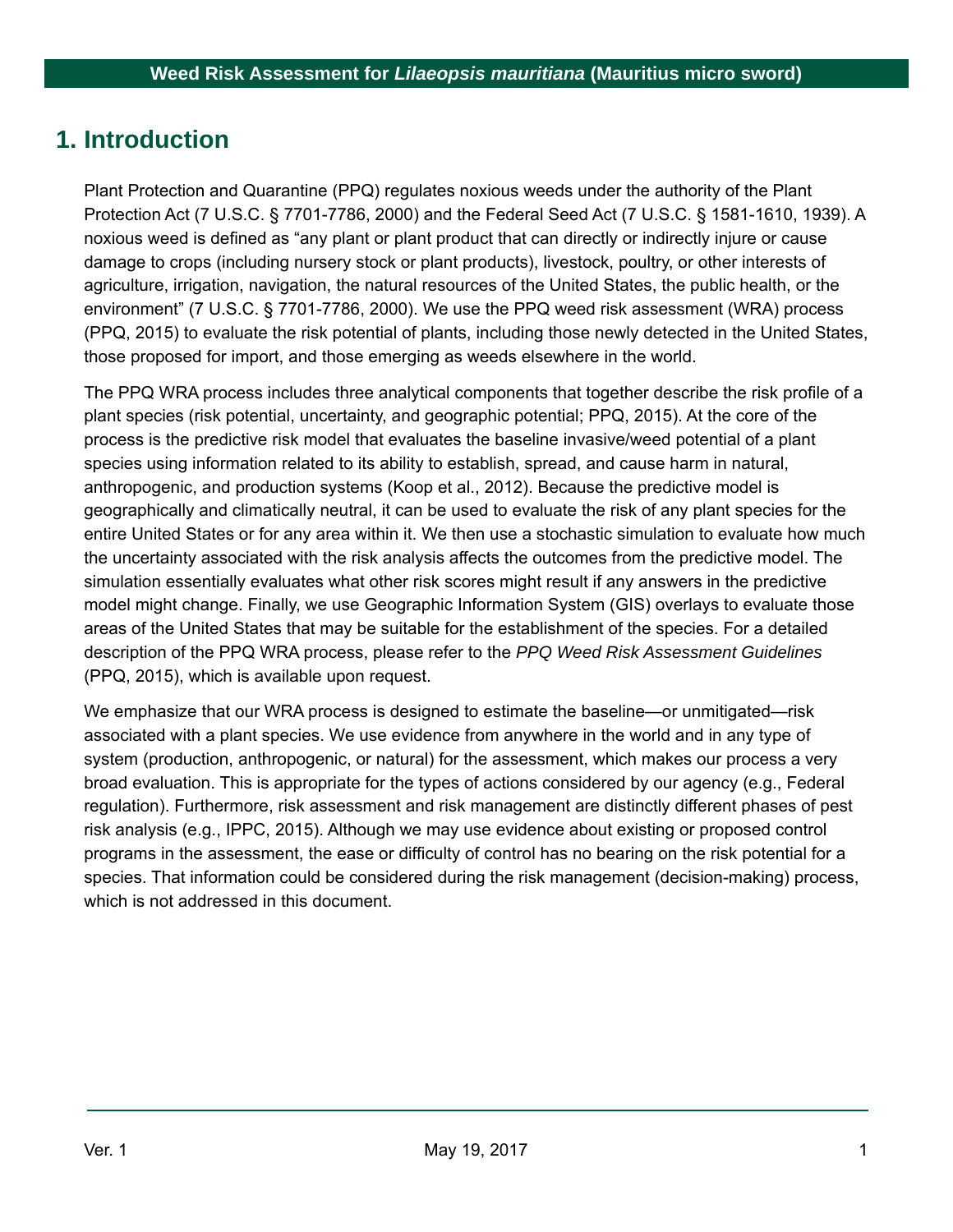# **2. Plant Information and Background**

**SPECIES:** *Lilaeopsis mauritiana* G. Petersen & Affolter (Petersen and Affolter, 1999; The Plant List, 2017).

According to The Plant List, this is an unresolved name. Bone et al. (2011) examined ITS and chloroplast DNA sequences of 13 *Lilaeopsis* species and found that in all cladograms, *L. brasiliensis* and *L. mauritiana* were very closely allied. Although the fruit types of these two species are distinct, their molecular data suggest that the morphologically unique plants of Mauritius may actually be aberrant members of *L. brasiliensis* (Bone et al., 2011). For the purpose of this WRA, we treated *L. mauritiana* as a distinct species to be consistent with its current taxonomic status (Petersen and Affolter, 1999).

**FAMILY:** Apiaceae.

**SYNONYMS:** None.

**COMMON NAMES:** Micro sword (PAC, 2017), Mauritius micro sword (Anonymous, 2017).

**BOTANICAL DESCRIPTION:** *Lilaeopsis mauritiana* is an herbaceous, perennial herb with creeping rhizomes that are 0.5-1.2 mm in diameter (Petersen and Affolter, 1999; Windeløv, 2004). Leaves arise individually or in 2-4-leaved clusters directly from the rhizomes. Leaves are linear to subulate, hollow, and round to elliptical in cross section, and 2.8-13.0 cm long (Petersen and Affolter, 1999). Inflorescences are simple umbels borne on the axils along the horizontal rhizome. Umbels are 3-6 flowered. Fruit are globose to ellipsoid/obovoid schizocarps, 1.9-2.5 mm long by 1.7-2.0 mm wide. Fruit lack any spongy cells (Petersen and Affolter, 1999). The chromosome number is 2n = 22 (Petersen and Affolter, 1999). *Lilaeopsis mauritiana* was discovered in 1992 on Mauritius by the owner of Tropica, an aquatic plant nursery in Denmark (Windeløv, 2004). For a more detailed description and drawings of the species, see Petersen and Affolter (1999).

**INITIATION:** PPQ received a market access request for *L. mauritiana* for propagation from the Ministry of Food, Agriculture and Fisheries of the Danish Plant Directorate (MFAF, 2009). Because this species is not native to the United States (Petersen and Affolter, 1999), the PPQ Weeds Cross-Functional Working Group initiated this assessment to determine if *L. mauritiana* poses a significant pest risk to the United States.

**WRA AREA1 :** Entire United States, including territories.

**FOREIGN DISTRIBUTION:** *Lilaeopsis mauritiana* has only been collected from a single location, in a nature park in the southeast side of Mauritius (Petersen and Affolter, 1999). It may also be present on

 $\overline{a}$ 

<sup>1 &</sup>quot;WRA area" is the area in relation to which the weed risk assessment is conducted [definition modified from that for "PRA area"] (IPPC, 2012).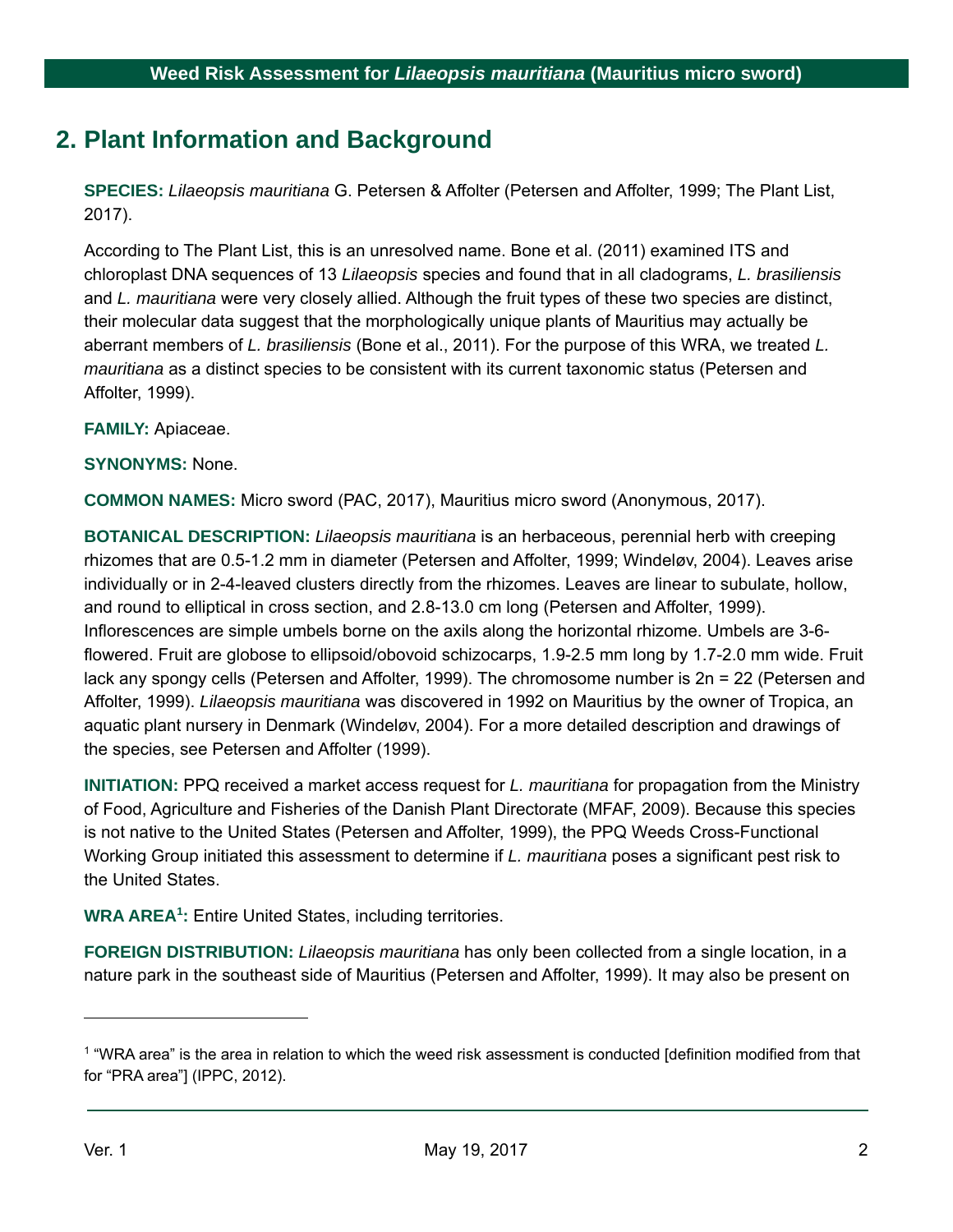Madagascar, but that identification is tentative since it is based on a 1920s specimen of a sterile plant (Bone et al., 2011; Raynal, 1977). *Lilaeopsis mauritiana* has been introduced to Denmark, where it is commercially propagated (Bone et al., 2011). It has also been introduced into Canada, where it is commonly sold at a volume of 276 sales across 20 retail stores in 2010 (Azan, 2011).

**U.S. DISTRIBUTION AND STATUS:** We found no evidence that *L. mauritiana* is naturalized in the United States (e.g., EDDMapS, 2017; Kartesz, 2017; NRCS, 2017; Weakley, 2015). This species is sold by online retailers in Arizona (PAC, 2017), California (AFA, 2017), and Florida (Aquarium Plants, 2017), as well as by sellers on eBay (2017). Because *L. mauritiana* was discovered on Mauritius in 1992 (Petersen and Affolter, 1999), it has not been in the U.S. trade for more than 25 years. We found no evidence that this species is regulated in the United States (e.g., NPB, 2016; USDA-AMS, 2016).

# **3. Analysis**

### **ESTABLISHMENT/SPREAD POTENTIAL**

We found no evidence that *L. mauritiana* has escaped or spread anywhere outside of cultivation. This is not surprising given that the species was only recently discovered (Windeløv, 2004) and described (Petersen and Affolter, 1999), and has had a limited opportunity to escape. Other than its botanical description (Petersen and Affolter, 1999) and what little information is available on aquarium forums, nothing is known about its biology. Our risk assessment is based primarily on information from congeners and the genus as a whole. *Lilaeopsis mauritiana* has some traits that may promote invasiveness outside of cultivation. For example, it can form a dense "lawn" in aquaria (Windeløv, 2004), reproduces sexually and vegetatively (Azan, 2011; Winterton and Scher, 2007), and is dispersed by water. Like other *Lilaeopsis* species, it is likely self-compatible (Affolter, 1985) and is probably dispersed by birds (Bone et al., 2011). Overall, we had very high uncertainty for this risk element and could not answer six of the questions.

Risk score = 0 Uncertainty index = 0.38

### **IMPACT POTENTIAL**

We found no evidence that this species is considered weedy or has had any specific impacts. Rather than answering the questions as no based on a lack of evidence, we answered most of the impact questions as unknown because this species has not had a sufficient opportunity to demonstrate any invasive or harmful behaviors. Some plant species have a long lag-phase before becoming invasive (Baker, 1965; Kowarik, 1995). Answering the questions as unknown versus no does not affect the final risk score, but it does increase uncertainty, which is appropriate in this case. Not surprisingly, we had a very high uncertainty level for this risk element.

Risk score = 1.0 Uncertainty index = 0.47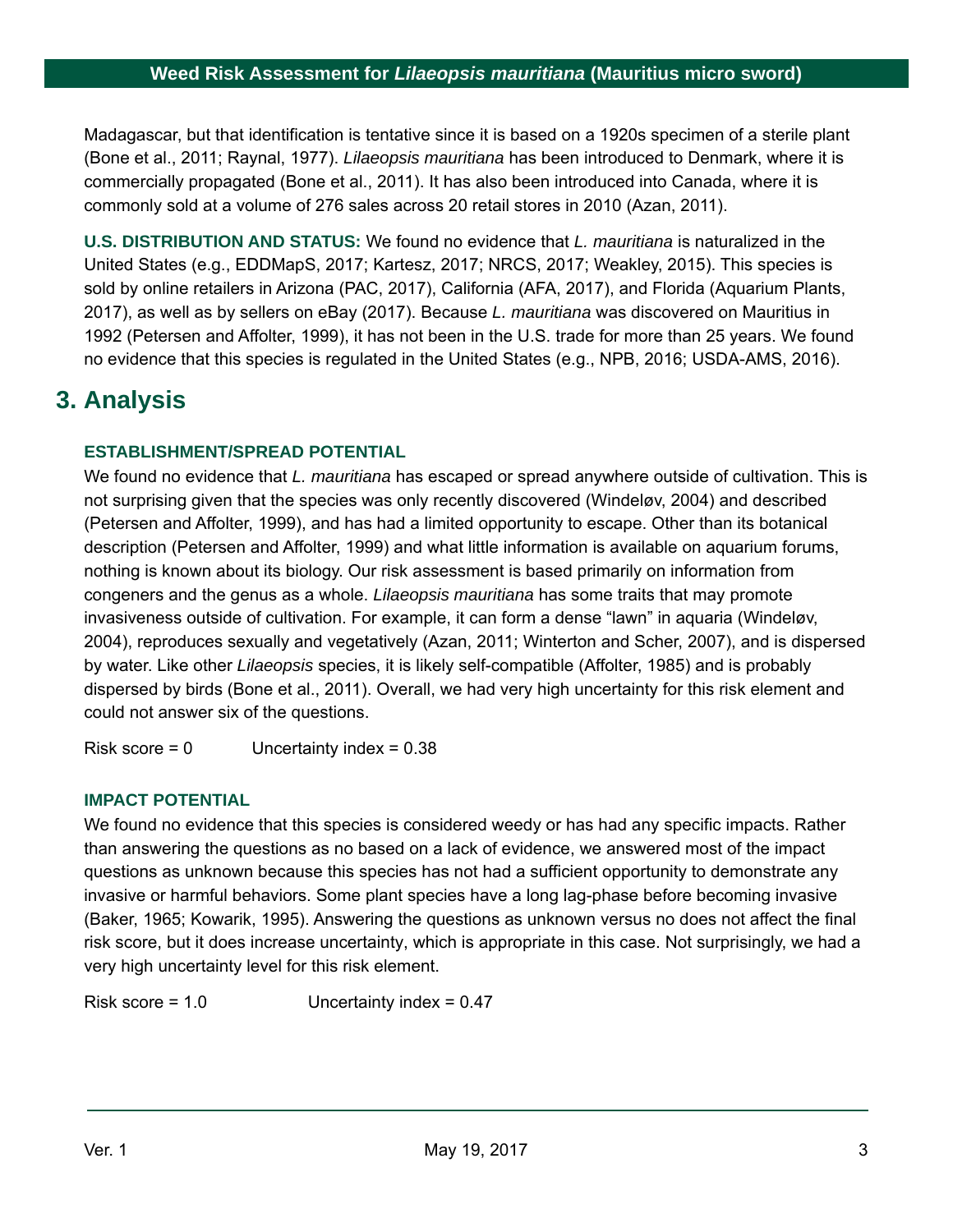#### **GEOGRAPHIC POTENTIAL**

Based on three climatic variables, we estimate that about 0.02 percent of the United States is suitable for the establishment of *L. mauritiana* (Fig. 1). This predicted distribution is based solely on the species' known distribution on the island of Mauritius (Petersen and Affolter, 1999) and represents the joint distribution of Plant Hardiness Zone 13, areas with 30-40 inches of annual precipitation, and the Köppen-Geiger climate class corresponding to tropical rainforests. The area of the United States shown to be climatically suitable (Fig. 1) for species establishment considered only three climatic variables. Other variables, for example, soil and habitat type, novel climatic conditions, or plant genotypes, may alter the areas in which this species is likely to establish. On Mauritius, *L. mauritiana* was found growing in moderately flowing, clear-watered streams (Bone et al., 2011). It is very likely that it would be able to grow in similar habitat types such as ponds, bogs, marshes, etc.

Because the small island of Mauritius (788 square miles) does not experience a wide range of climates, our predicted distribution for the United States was very small. Almost all other species of *Lilaeopsis* have wider distributions (Affolter, 1985) and experience a broader range of climates. It is very likely that *L. mauritiana* is adapted to a broader range of climates than indicated by our analysis. Because it is very closely related to *L. brasiliensis* (Bone et al., 2011), we expect that its climatic tolerance may closely resemble that of *L. brasiliensis* (Fig. 2). Using the same process described above, we estimated that about 8 percent of the United States is suitable for the establishment of *L. brasiliensis* (PPQ, 2017). Given the high uncertainty associated with our original geographic potential analysis for *L. mauritiana*, we recommend that the area shown in Figure 2 as a potential distribution for *L. brasiliensis* be considered as the potential distribution for *L. mauritiana*.



**Figure 1.** Potential geographic distribution of *Lilaeopsis mauritiana* in the United States and Canada. Map insets for Hawaii and Puerto Rico are not to scale.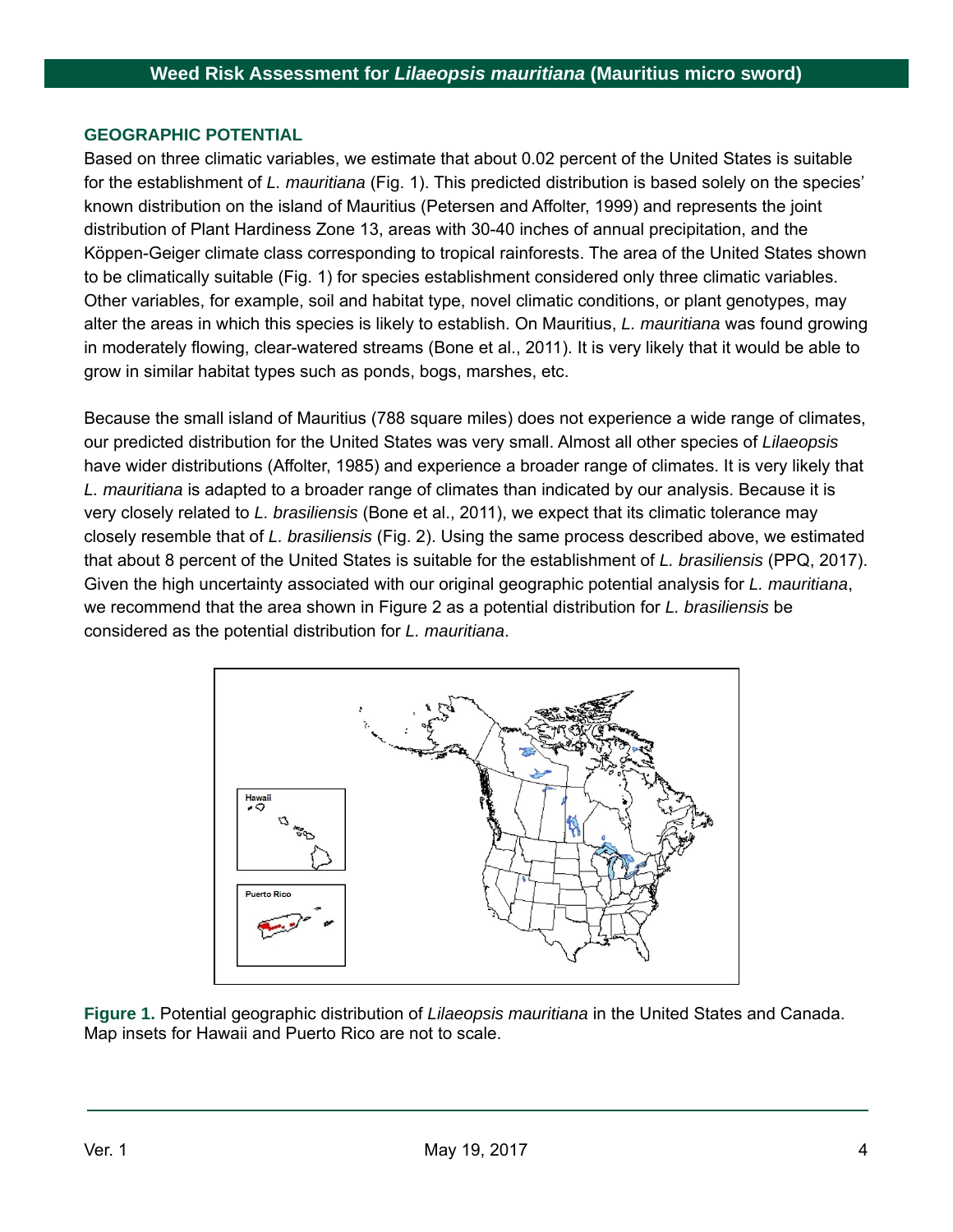

**Figure 2.** Potential geographic distribution of *Lilaeopsis brasiliensis* in the United States and Canada. Map insets for Hawaii and Puerto Rico are not to scale.

### **ENTRY POTENTIAL**

*Lilaeopsis mauritiana* is present in the United States, where it is cultivated and sold as an aquarium ornamental (e.g., AFA, 2017; PAC, 2017). APHIS-PPQ is currently considering a market access request for *L. mauritiana* plants rooted in rock wool from Denmark (MFAF, 2009). If approved, additional plant material would be guaranteed entry into the United States, resulting in the maximum risk score of 1.0 indicated below. We found no evidence that this species is likely to enter the United States as a contaminant or through natural dispersal from nearby regions.

Risk score = 1 Uncertainty index = 0.00

# **4. Predictive Risk Model Results**

Model Probabilities: P(Major Invader) = 2.8%  $P(Minor Invader) = 46.3%$  $P(Non-Invader) = 50.9%$ Risk Result = Low Risk Secondary Screening = Not Applicable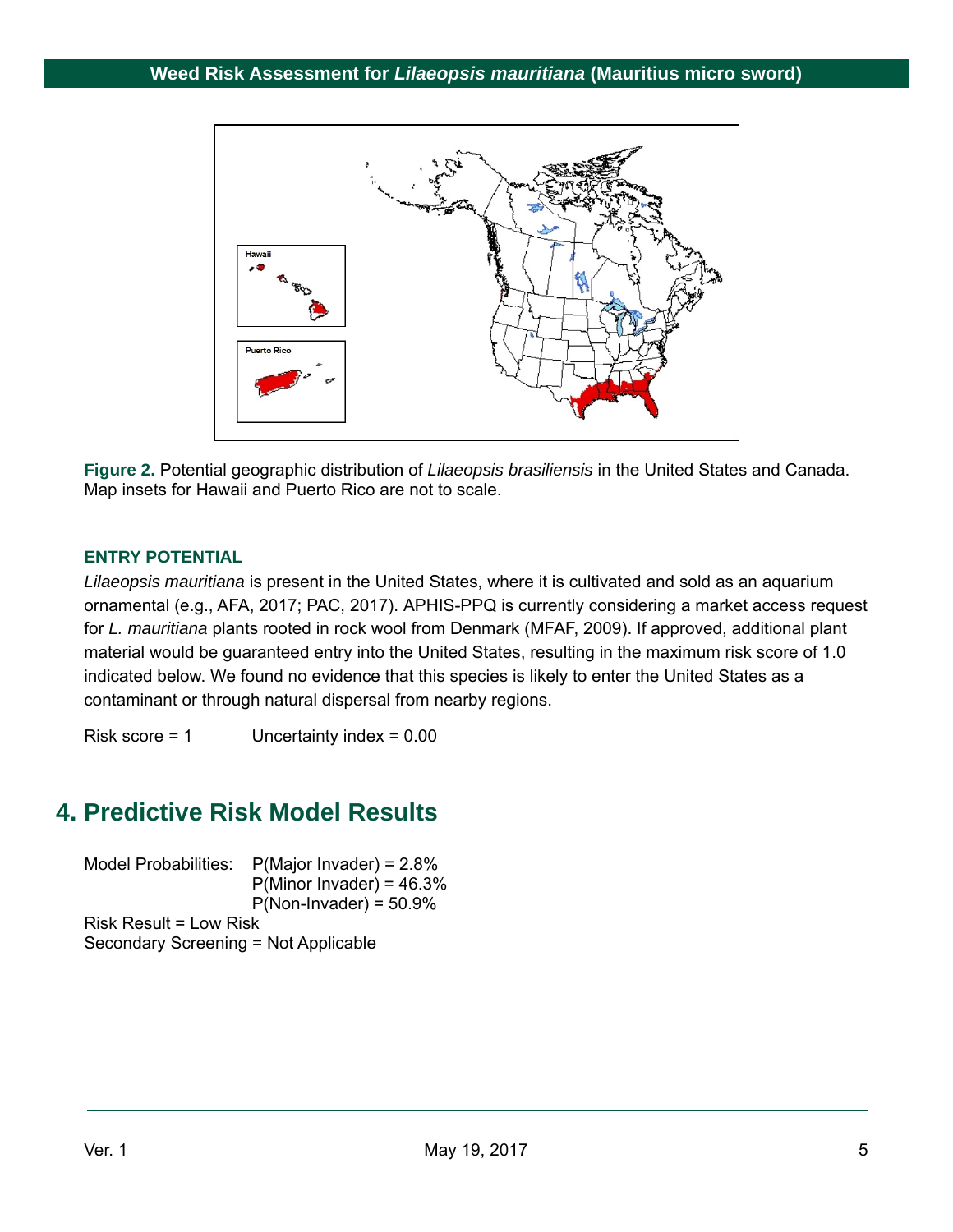

**Figure 3.** *Lilaeopsis mauritiana* risk score (black box) relative to the risk scores of species used to develop and validate the PPQ WRA model (other symbols). See Appendix A for the complete assessment.



**Figure 4.** Model simulation results (N=5,000) for uncertainty around the risk score for *L. mauritiana*. The blue "+" symbol represents the medians of the simulated outcomes. The smallest box contains 50 percent of the outcomes, the second 95 percent, and the largest 99 percent.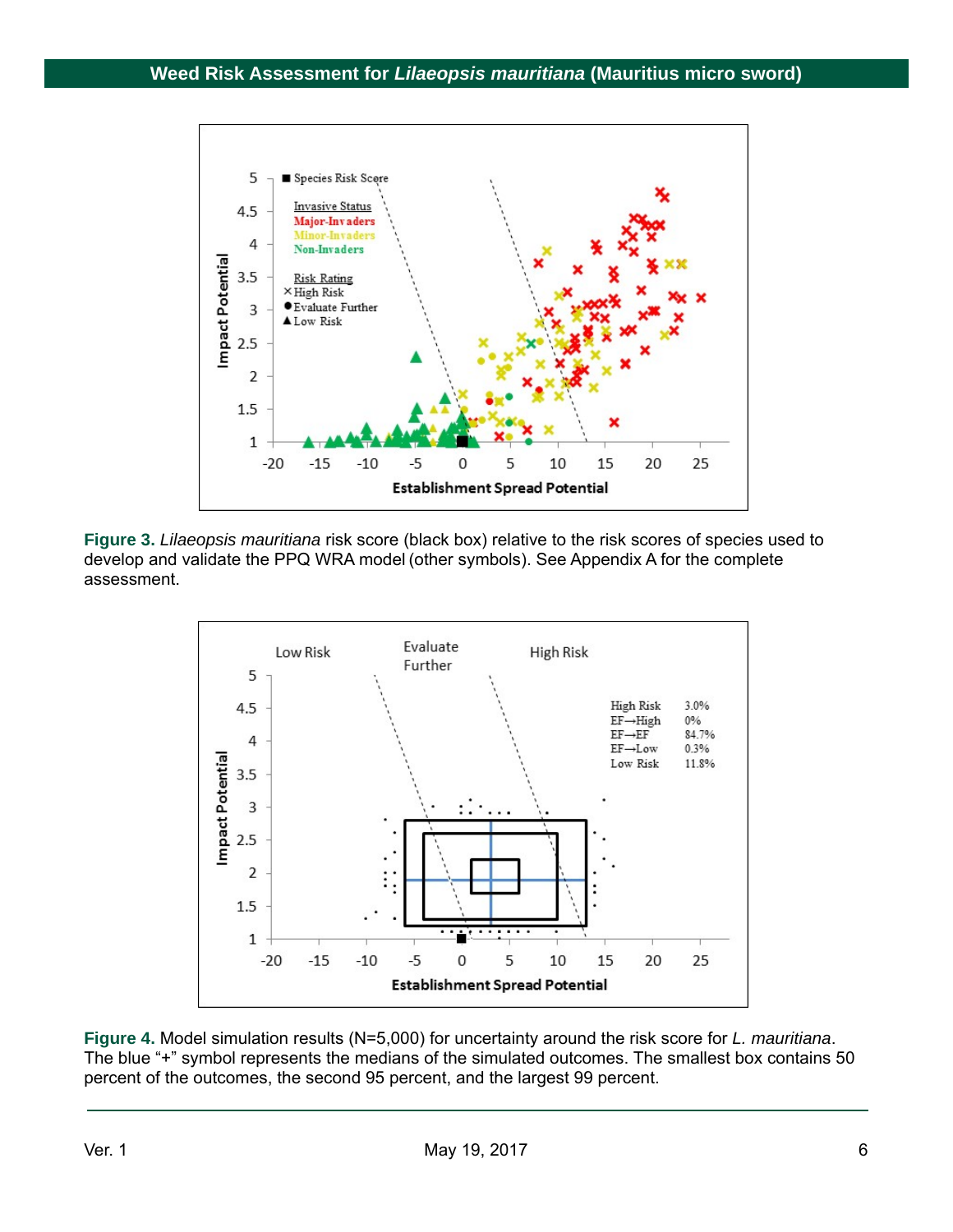## **5. Discussion**

The result of the weed risk assessment for *L. mauritiana* is Low Risk (Fig. 3). Because its risk score is located close to the decision threshold of Evaluate Further, and because the species has some biological traits that would facilitate escape and spread, the majority of the simulated risk scores in our uncertainty simulation were located in the Evaluate Further region of our risk space (Fig. 4). Thus, taking uncertainty into account, our analysis suggests that this species may pose a risk for becoming a minor-invader. Because *L. mauritiana* was recently discovered, there is very little known about its biology and how it may behave if it escapes beyond its native range. If *L. mauritiana* is adapted to a broader range of climates as we expect, its risk score would shift to the right along the establishment/spread axis by several points, placing it in the Evaluate Further region of our risk space.

## **6. Acknowledgements**

#### **AUTHOR**

Anthony Koop, Risk Analyst<sup>a</sup> Betsy Randall-Schadel, National Operations Manager<sup>b</sup>

#### **REVIEWERS**

Jarrod Morrice, Risk Analyst<sup>a</sup> Leslie Newton, Risk Analyst<sup>a</sup>

a USDA APHIS PPQ CPHST Plant Epidemiology and Risk Analysis Laboratory, Raleigh, NC **b USDA APHIS PPQ Field Operations, Raleigh, NC** 

#### **SUGGESTED CITATION**

PPQ. 2017. Weed risk assessment for *Lilaeopsis mauritiana* Petersen & Affolter (Apiaceae) – Mauritius micro sword. United States Department of Agriculture, Animal and Plant Health Inspection Service, Plant Protection and Quarantine (PPQ), Raleigh, NC. 20 pp.

#### **DOCUMENT HISTORY**

May 19, 2017: Version 1.

### **7. Literature Cited**

7 U.S.C. § 1581-1610. 1939. The Federal Seed Act, Title 7 United States Code § 1581-1610. 7 U.S.C. § 7701-7786. 2000. Plant Protection Act, Title 7 United States Code § 7701-7786.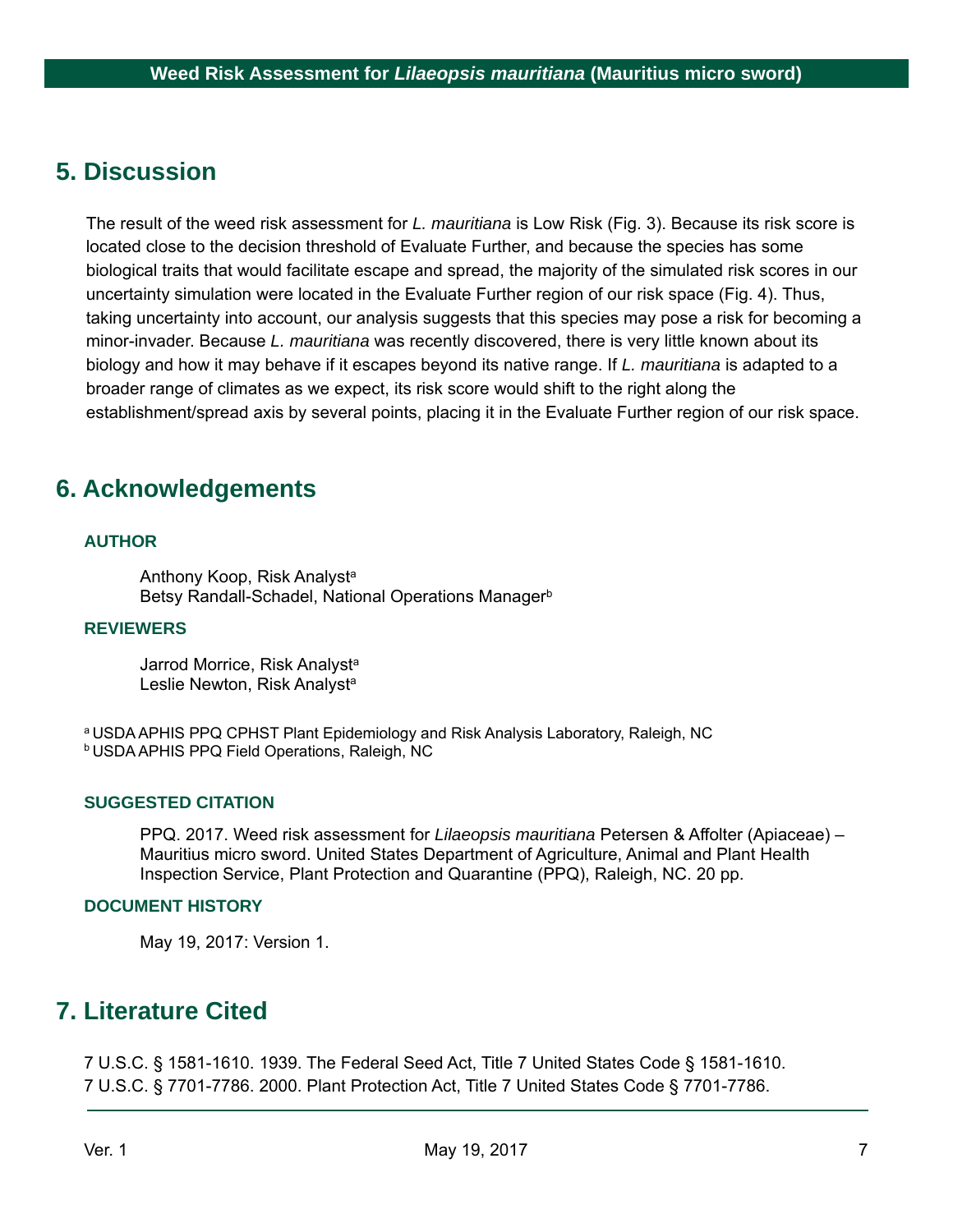- AFA. 2017. Listings Database. Aqua Forest Aquarium (AFA), California, United States. Last accessed May 1, 2017, https://aquaforestaquarium.com/.
- Affolter, J. M. 1985. A monograph of the genus *Lilaeopsis* (Umbelliferae) Systematic Botany Monographs 6:1-140.
- Anonymous. 2017. *Lilaeopsis mauritiana* Mauritius micro sword. Aquasabi. Last accessed May 1, 2017, https://www.aquasabi.com/aquatic-plants/middle-ground/pogostemon-helferi.
- APC. 2016. Aquatic Plant Finder [Online Database]. Aquatic Plant Central (APC). http://www.aquaticplantcentral.com/forumapc/plantfinder/index.php. (Archived at PERAL).
- APHIS. 2017. Phytosanitary Certificate Issuance & Tracking System (PCIT). United States Department of Agriculture, Animal and Plant Health Inspection Service (APHIS). https://pcit.aphis.usda.gov/pcit/. (Archived at PERAL).
- Aquarium Plants. 2017. Listings database. Aquarium Plants, Tampa, Florida, United States. Last accessed May 1, 2017, http://www.aquariumplants.com/.
- Azan, S. S. E. 2011. Invasive aquatic plants and the aquarium and ornamental pond industries. Masters Thesis, Ryerson University, Toronto, Ontario, Canada.
- Baker, H. G. 1965. Characteristics and modes of origin of weeds. Pages 147-172 *in* H. G. Baker and G. L. Stebbins (eds.). The Genetics of Colonizing Species. Academic Press, New York.
- Bone, T. S., S. R. Downie, J. M. Affolter, and K. Spalik. 2011. A phylogenetic and biogeographic study of the genus *Lilaeopsis* (Apiaceae Tribe Oenantheae). Systematic Botany 36(3):789-805.
- Britton, N. L. 1907. Manual of the Flora of the Northern States and Canada. Henry Holt and Company, New York. 1122 pp.
- Burrows, G. E., and R. J. Tyrl. 2013. Toxic Plants of North America, 2nd ed. Wiley-Blackwell, Ames, IA. 1383 pp.
- Charlton, W. A. 1992. The rachis‐leaves of *Lilaeopsis brasiliensis* (Glaziou) J. M. Affolter (Apiaceae). Botanical Journal of the Linnean Society 109(2):259-280.
- eBay. 2017. Listings Database. eBay.com. Last accessed April 4, 2017, http://www.ebay.com/.
- EDDMapS. 2017. Early Detection & Distribution Mapping System (EDDMapS) [Online Database]. The University of Georgia - Center for Invasive Species and Ecosystem Health. http://www.eddmaps.org/. (Archived at PERAL).
- GBIF. 2017. GBIF, Online Database. Global Biodiversity Information Facility (GBIF). http://www.gbif.org/. (Archived at PERAL).
- Grewell, B. J., E. K. Espeland, and P. L. Fiedler. 2013. Sea change under climate change: Case studies in rare plant conservation from the dynamic San Francisco estuary. Botany 91(5):309-318.
- Heap, I. 2017. The international survey of herbicide resistant weeds. Weed Science Society of America. http://weedscience.org/. (Archived at PERAL).
- Heide-Jorgensen, H. S. 2008. Parasitic Flowering Plants. Brill, Leiden, The Netherlands. 438 pp.
- Hill, A. W. 1927. The genus *Lilaeopsis*: A study in geographic distribution. Botanical Journal of the Linnean Society 47:525-551.
- IPPC. 2012. International Standards for Phytosanitary Measures No. 5: Glossary of Phytosanitary Terms. Food and Agriculture Organization of the United Nations, Secretariat of the International Plant Protection Convention (IPPC), Rome, Italy. 38 pp.
- IPPC. 2015. International Standards for Phytosanitary Measures No. 2: Framework for Pest Risk Analysis. Food and Agriculture Organization of the United Nations, Secretariat of the International Plant Protection Convention (IPPC), Rome, Italy. 18 pp.
- Kartesz, J. 2017. The Biota of North America Program (BONAP). North American Plant Atlas. http://bonap.net/tdc. (Archived at PERAL).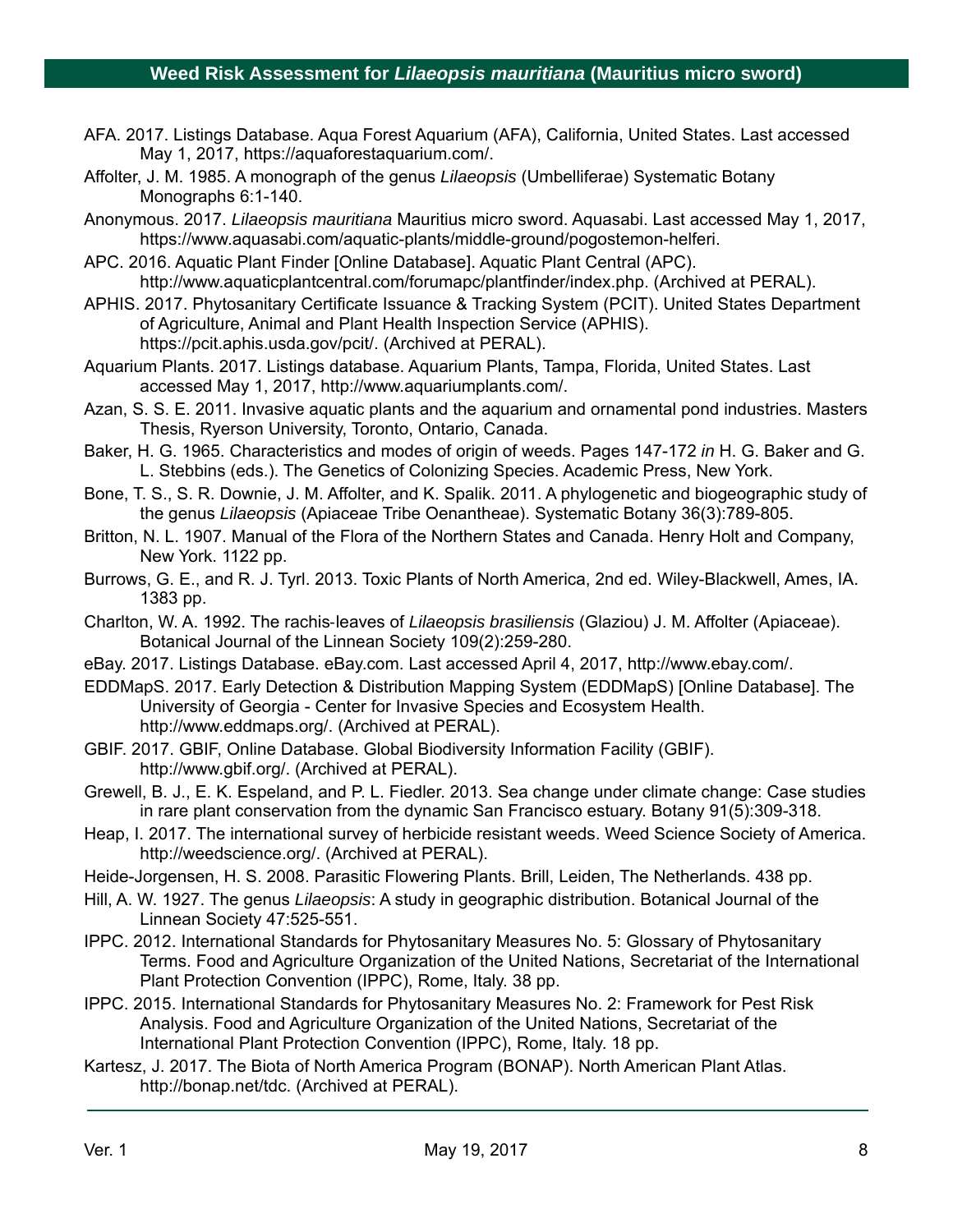- Koop, A., L. Fowler, L. Newton, and B. Caton. 2012. Development and validation of a weed screening tool for the United States. Biological Invasions 14(2):273-294.
- Kowarik, I. 1995. Time lags in biological invasion with regard to the success and failure of alien species. Pages 15-38 *in* P. Pyšek, K. Prach, M. Rejmánek, and M. Wade (ed.). Plant Invasions - General Aspects and Special Problems. SPB Academic Publishing, Amsterdam.
- Mabberley, D. J. 2008. Mabberley's Plant-Book: A Portable Dictionary of Plants, Their Classification and Uses (3rd edition). Cambridge University Press, New York. 1021 pp.
- Martin, P. G., and J. M. Dowd. 1990. A protein sequence study of the dicotyledons and its relevance to the evolution of the legumes and nitrogen fixation. Australian Systematic Botany 3:91-100.
- MFAF. 2009. Aquarium plants in growing medium Denmark Pre-Requisite requirements for commodity risk assessments. Ministry of Food, Agriculture and Fisheries (MFAF), The Danish Plant Directorate, Denmark, Lyngby, Denmark. 4 pp.
- Moore, G. E., C. R. Peter, D. M. Burdick, and D. R. Keirstead. 2009. Status of the eastern grasswort, *Lilaeopsis chinensis* (*Apiaceae*), in the Great Bay Estuary, New Hampshire, U.S.A. Rhodora 111(946):171-188.
- Nelson, K. 2017. Permission to use photographs and images of your plants. Personal communication to A. Koop on April 3, 2017, from Kyle Nelson, Chief Executive Officer, Tropica.
- Nickrent, D. 2009. Parasitic plant classification. Southern Illinois University Carbondale, Carbondale, IL. Last accessed June 12, 2009, http://www.parasiticplants.siu.edu/ListParasites.html.
- NPB. 2016. Laws and regulations. The National Plant Board (NPB). Last accessed September 28, 2016, http://nationalplantboard.org/laws-and-regulations/.
- NRCS. 2017. The PLANTS Database. United States Department of Agriculture, Natural Resources Conservation Service (NRCS), The National Plant Data Center. http://plants.usda.gov/cgi\_bin/. (Archived at PERAL).
- PAC. 2017. Aquatic plants listing database. Planted Aquarium Central (PAC), Arizona, United States. Last accessed May 1, 2017, http://shop.plantedaquariumscentral.com/.
- Petersen, G., and J. Affolter. 1999. A new species of *Lilaeopsis* (Apiaceae) from Mauritius. Novon 9(1):92-94.
- PPQ. 2015. Guidelines for the USDA-APHIS-PPQ Weed Risk Assessment Process. United States Department of Agriculture (USDA), Animal and Plant Health Inspection Service (APHIS), Plant Protection and Quarantine (PPQ). 125 pp.
- PPQ. 2017. Weed risk assessment for *Lilaeopsis brasiliensis* (Glaziou) Affolter (Apiaceae) Brazilian micro sword. United States Department of Agriculture, Animal and Plant Health Inspection Service, Plant Protection and Quarantine (PPQ), Raleigh, NC. 21 pp.
- Randall, R. P. 2017. A Global Compendium of Weeds, 3rd edition. Department of Agriculture and Food, Western Australia, Perth, Australia. 3654 pp.
- Raynal, J. 1977. Le genre *Lilaeopsis* (Ombelliferes) à Madagascar. Adansonia 17(2):151-154.
- Santi, C., D. Bogusz, and C. Franche. 2013. Biological nitrogen fixation in non-legume plants. Annals of Botany 111(5):743-767.
- Spalik, K., M. Piwczyński, C. A. Danderson, R. Kurzyna-Młynik, T. S. Bone, and S. R. Downie. 2010. Amphitropic amphiantarctic disjunctions in Apiaceae subfamily Apioideae. Journal of Biogeography 37(10):1977-1994.
- Stevenson, G. B. 1947. The growth of a species of the genus *Lilaeopsis* in fresh-water reservoirs near Wellington. Transactions of the Royal Society of New Zealand 76(4):581-588.
- The Plant List. 2017. The Plant List, Version 1 [Online Database]. Kew Botanic Gardens and the Missouri Botanical Garden. http://www.theplantlist.org/. (Archived at PERAL).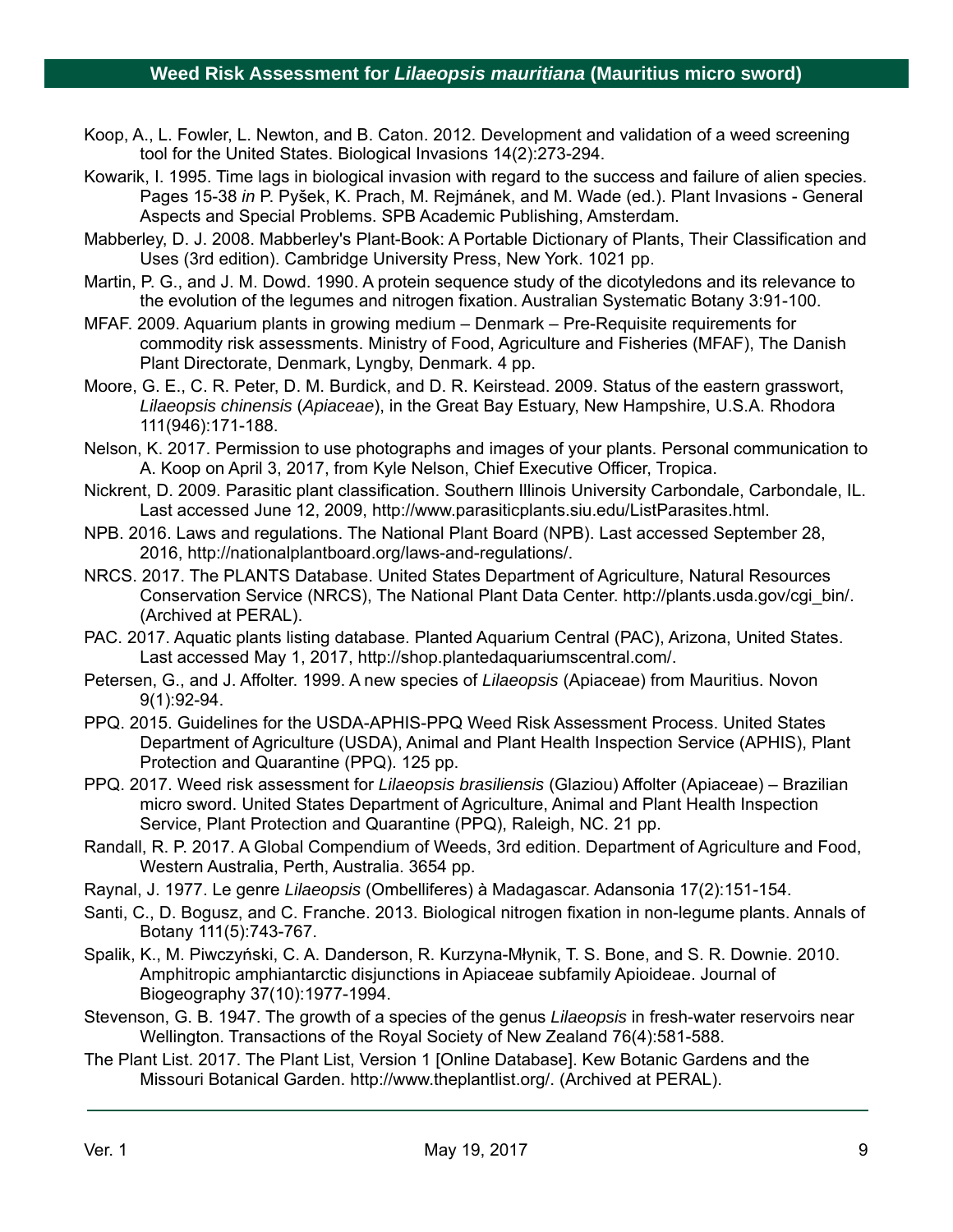- Titus, J. H., and P. J. Titus. 2008a. Assessing the reintroduction potential of the endangered Huachuca water umbel in southeastern Arizona. Ecological Restoration 26(4):311-320.
- Titus, P. J., and J. H. Titus. 2008b. Ecological monitoring of the endangered Huachuca water umbel (*Lilaeopsis schaffneriana* ssp. *recurva*: Apiaceae). Southwestern Naturalist 53(4):458-465.
- Tropica. 2017. Tropica Aquarium Plants. Tropica, Egå, Denmark. Last accessed April 3, 2017, http://www.tropica.com/en/home.aspx.
- USDA-AMS. 2016. State noxious-weed seed requirements recognized in the administration of the Federal Seed Act. United States Department of Agriculture (USDA), Agricultural Marketing Service (AMS), Washington D.C. 121 pp.
- Walker, R. 2014. Parasitic Plants Database. Rick Walker. http://www.omnisterra.com/bot/pp\_home.cgi. (Archived at PERAL).
- Weakley, A. S. 2015. Flora of the Southern and Mid-Atlantic States: Working Draft of 21 May 2015. University of North Carolina Herbarium, North Carolina Botanical Garden, University of North Carolina at Chapel Hill, Chapel Hill, NC. 1320 pp.
- Windeløv, H. 2004. Tropica Aquarium Plants Catalogue. Tropica Aquarium Plants, Egå, Denmark. 97 pp.
- Winterton, S., and J. Scher. 2007. Aquarium and Pond Plants of the World, Edition 2.0, Lucid v. 3.4. USDA/APHIS/PPQ Center for Plant Health Science and Technology, North Carolina State University, and California Department of Food and Agriculture. Last accessed April 28, 2017, http://www.lucidcentral.org/keys/aquariumplants2.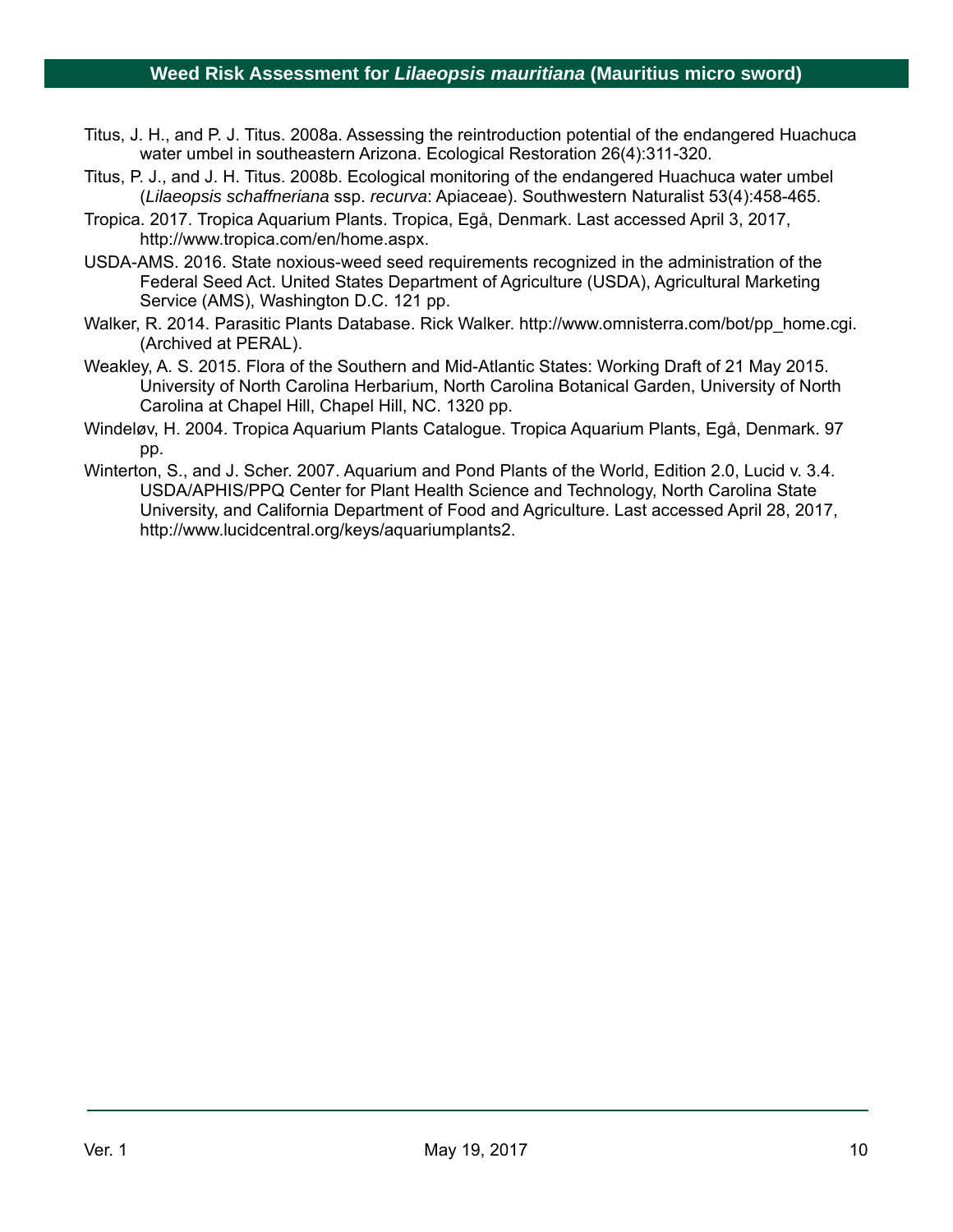## **Appendix A. Weed risk assessment for** *Lilaeopsis mauritiana* **G. Petersen & Affolter (Apiaceae)**

Below is all of the evidence and associated references used to evaluate the risk potential of this taxon. We also include the answer, uncertainty rating, and score for each question. The Excel file, where this assessment was conducted, is available upon request.

| <b>Question ID</b>                                                                                                                                                                                                                                                                                                             | <b>Answer -</b><br><b>Uncertainty</b> | <b>Score</b>   | Notes (and references)                                                                                                                                                                                                                                                                                                                                                                                                                                                                                                                                                                                                                                                                                                                                                                                                                                                                                                                                                                                                                                                                                                                               |
|--------------------------------------------------------------------------------------------------------------------------------------------------------------------------------------------------------------------------------------------------------------------------------------------------------------------------------|---------------------------------------|----------------|------------------------------------------------------------------------------------------------------------------------------------------------------------------------------------------------------------------------------------------------------------------------------------------------------------------------------------------------------------------------------------------------------------------------------------------------------------------------------------------------------------------------------------------------------------------------------------------------------------------------------------------------------------------------------------------------------------------------------------------------------------------------------------------------------------------------------------------------------------------------------------------------------------------------------------------------------------------------------------------------------------------------------------------------------------------------------------------------------------------------------------------------------|
| <b>ESTABLISHMENT/SPREAD</b><br><b>POTENTIAL</b>                                                                                                                                                                                                                                                                                |                                       |                |                                                                                                                                                                                                                                                                                                                                                                                                                                                                                                                                                                                                                                                                                                                                                                                                                                                                                                                                                                                                                                                                                                                                                      |
| ES-1 [What is the taxon's<br>establishment and spread status<br>outside its native range? (a)<br>Introduced elsewhere =>75 years<br>ago but not escaped; (b)<br>Introduced <75 years ago but not<br>escaped; (c) Never moved<br>beyond its native range; (d)<br>Escaped/Casual; (e) Naturalized;<br>(f) Invasive; (?) Unknown] | $b - low$                             | $-2$           | Lilaeopsis mauritiana has been collected from<br>only a single location in a nature park on the<br>southeast side of Mauritius (Petersen and Affolter,<br>1999). It may also be present on Madagascar, but<br>that identification is tentative since it is based on a<br>1920s specimen of a sterile plant (Bone et al.,<br>2011; Raynal, 1977). Lilaeopsis mauritiana has<br>been introduced to Denmark (Bone et al., 2011),<br>Canada (Azan, 2011), and the United States<br>(AFA, 2017; Aquarium Plants, 2017). We found<br>no evidence that it has escaped from cultivation.<br>Because it was only recently (1992) described to<br>science and is unlikely to have been cultivated<br>prior to this, we answered this question as "b" with<br>low uncertainty. The alternate answers for the<br>uncertainty simulation were "d" and "a." We chose<br>"d" because it is possible that this species may<br>have escaped somewhere and it has not been<br>reported yet. We chose "a" as our second<br>alternate because it is possible that this species<br>has been propagated somewhere for longer than<br>75 years, but under a different name. |
| ES-2 (Is the species highly<br>domesticated)                                                                                                                                                                                                                                                                                   | n - Iow                               | $\overline{0}$ | Although L. mauritiana is cultivated (PAC, 2017;<br>Tropica, 2017), we found no evidence that this<br>species has been bred for reduced weed<br>potential.                                                                                                                                                                                                                                                                                                                                                                                                                                                                                                                                                                                                                                                                                                                                                                                                                                                                                                                                                                                           |
| ES-3 (Significant weedy<br>congeners)                                                                                                                                                                                                                                                                                          | n - Iow                               | $\mathbf 0$    | Lilaeopsis is a genus of about 13-15 warm-<br>temperate to tropical herb species, most of which<br>are native to the Americas (Bone et al., 2011;<br>Mabberley, 2008; Weakley, 2015). Five species<br>are listed under the Global Compendium of<br>Weeds with one reference each about weediness,<br>and one species (L. carolinensis) is listed with 11<br>references (Randall, 2017), suggesting that,<br>overall, the genus does not pose a significant or<br>major weed threat. Lilaeopsis carolinensis is<br>native to the southeastern United States<br>(Weakley, 2015) and has become naturalized on<br>the Iberian peninsula (Bone et al., 2011).<br>Lilaeopsis brasiliensis has become naturalized in<br>New Zealand and Taiwan, and beyond its native                                                                                                                                                                                                                                                                                                                                                                                      |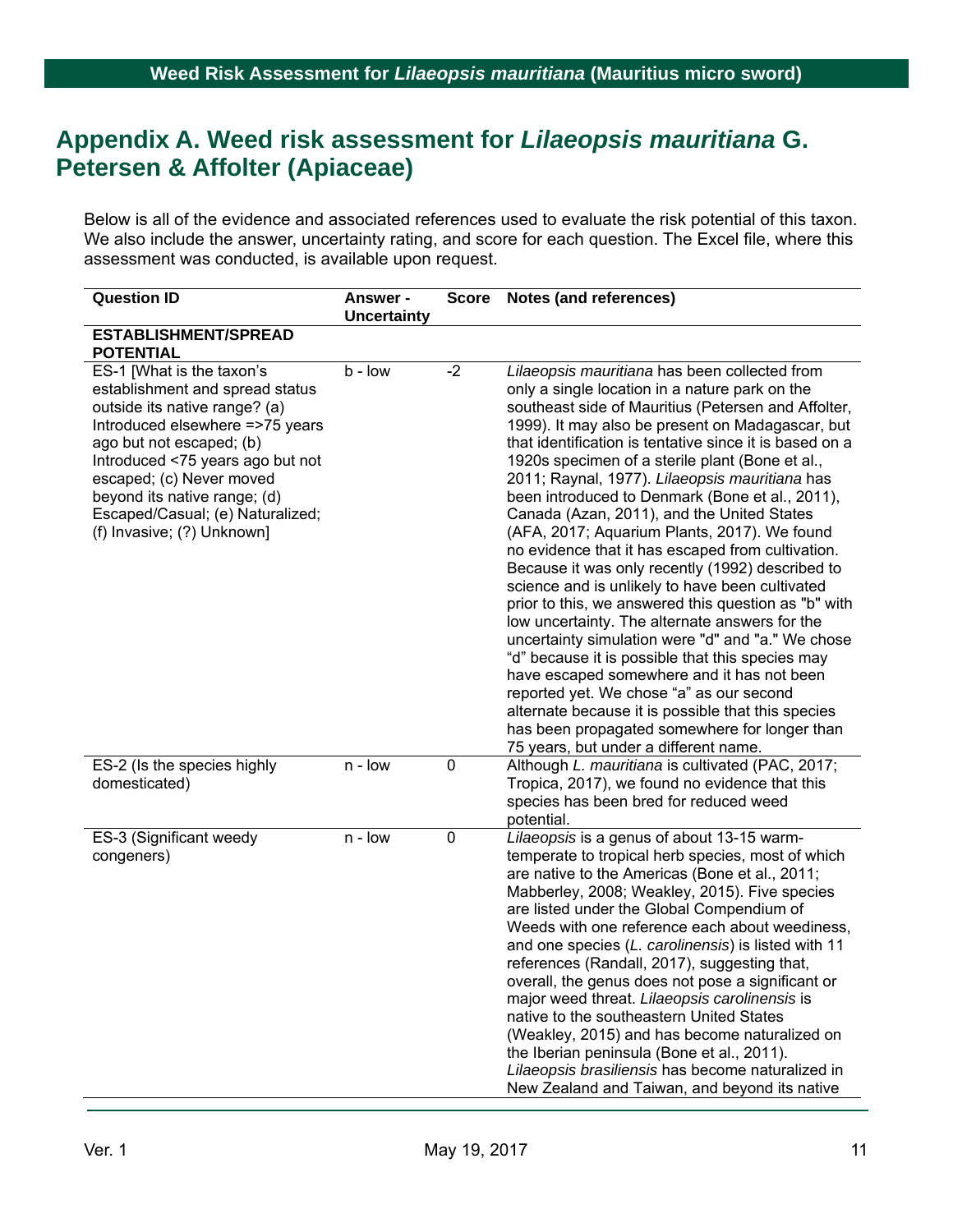| <b>Question ID</b>                                                                       | <b>Answer -</b><br><b>Uncertainty</b> | <b>Score</b>   | Notes (and references)                                                                                                                                                                                                                                                                                                                                                                                                                                                                                                                                                                                                                                                                                                                                                                                                                                                                                                                                         |
|------------------------------------------------------------------------------------------|---------------------------------------|----------------|----------------------------------------------------------------------------------------------------------------------------------------------------------------------------------------------------------------------------------------------------------------------------------------------------------------------------------------------------------------------------------------------------------------------------------------------------------------------------------------------------------------------------------------------------------------------------------------------------------------------------------------------------------------------------------------------------------------------------------------------------------------------------------------------------------------------------------------------------------------------------------------------------------------------------------------------------------------|
|                                                                                          |                                       |                | range in Brazil (GBIF, 2017). We found no<br>information indicating that any of these species<br>are considered significant weeds.                                                                                                                                                                                                                                                                                                                                                                                                                                                                                                                                                                                                                                                                                                                                                                                                                             |
| ES-4 (Shade tolerant at some<br>stage of its life cycle)                                 | $? - max$                             |                | We found no information about shade tolerance<br>under natural settings. In an aquarium plant<br>guide, Windeløv (2004) states that L. mauritiana<br>requires less light than L. brasiliensis, which has<br>been documented to have naturalized in shady<br>spots in New Zealand (GBIF, 2017). In contrast, L.<br>mauritiana is reported to grow emerged and<br>submerged in moderately flowing clear-watered<br>streams on Mauritius, which suggests it may not<br>be as tolerant of shade as L. brasiliensis<br>(Petersen and Affolter, 1999). Without additional<br>information, we answered this question as<br>unknown.                                                                                                                                                                                                                                                                                                                                   |
| ES-5 (Plant a vine or scrambling<br>plant, or forms tightly appressed<br>basal rosettes) | $n - negl$                            | $\pmb{0}$      | The genus Lilaeopsis consists of small, perennial<br>creeping herbs (Affolter, 1985; Britton, 1907); they<br>are neither vines nor herbs with a basal rosette of<br>leaves.                                                                                                                                                                                                                                                                                                                                                                                                                                                                                                                                                                                                                                                                                                                                                                                    |
| ES-6 (Forms dense thickets,<br>patches, or populations)                                  | $y - low$                             | $\overline{2}$ | High light conditions favor denser growth of L.<br>mauritiana (Windeløv, 2004). Lilaeopsis "[p]lants<br>growing in sunny, relatively well-drained sites,<br>such as exposed sand or mud flats, often form a<br>low, dense turf" (Affolter, 1985). Plants in the field<br>often grow in dense patches due to clonal<br>vegetative growth along their creeping rhizomes<br>(Affolter, 1985). For example, Lilaeopsis<br>brasiliensis can form lawn-like carpets under very<br>high light (Charlton, 1992; Windeløv, 2004).<br>Where it has become naturalized in New Zealand,<br>it was described as forming a sward (GBIF,<br>2017), which is a dense patch of grass. For the<br>California native L. masonii, a single occurrence<br>may consist of either a single ramet $(< 1 \text{ cm}^2)$ to a<br>patch that is about 18 $m2$ (Grewell et al., 2013).<br>The U.S. native L. chinensis can form dense mats<br>in intertidal mudflats (Moore et al., 2009). |
| ES-7 (Aquatic)                                                                           | $y - low$                             | 1              | Lilaeopsis mauritiana grows as both a submerged<br>and emergent plant (Petersen and Affolter, 1999).<br>Because it grows submerged and has adaptions<br>for aquatic environments (i.e., hollow leaves), we<br>answered yes, even though it is not an obligate<br>aquatic plant.                                                                                                                                                                                                                                                                                                                                                                                                                                                                                                                                                                                                                                                                                |
| ES-8 (Grass)                                                                             | $n - negl$                            | $\pmb{0}$      | This species is not a grass. It is an herb in the<br>Apiaceae family (Affolter, 1985).                                                                                                                                                                                                                                                                                                                                                                                                                                                                                                                                                                                                                                                                                                                                                                                                                                                                         |
| ES-9 (Nitrogen-fixing woody<br>plant)                                                    | $n - negl$                            | $\mathbf 0$    | We found no evidence that this species fixes<br>nitrogen. Furthermore, it is not a member of a<br>plant family known to contain nitrogen-fixing<br>species (e.g., Martin and Dowd, 1990; Santi et al.,<br>2013), nor is it woody.                                                                                                                                                                                                                                                                                                                                                                                                                                                                                                                                                                                                                                                                                                                              |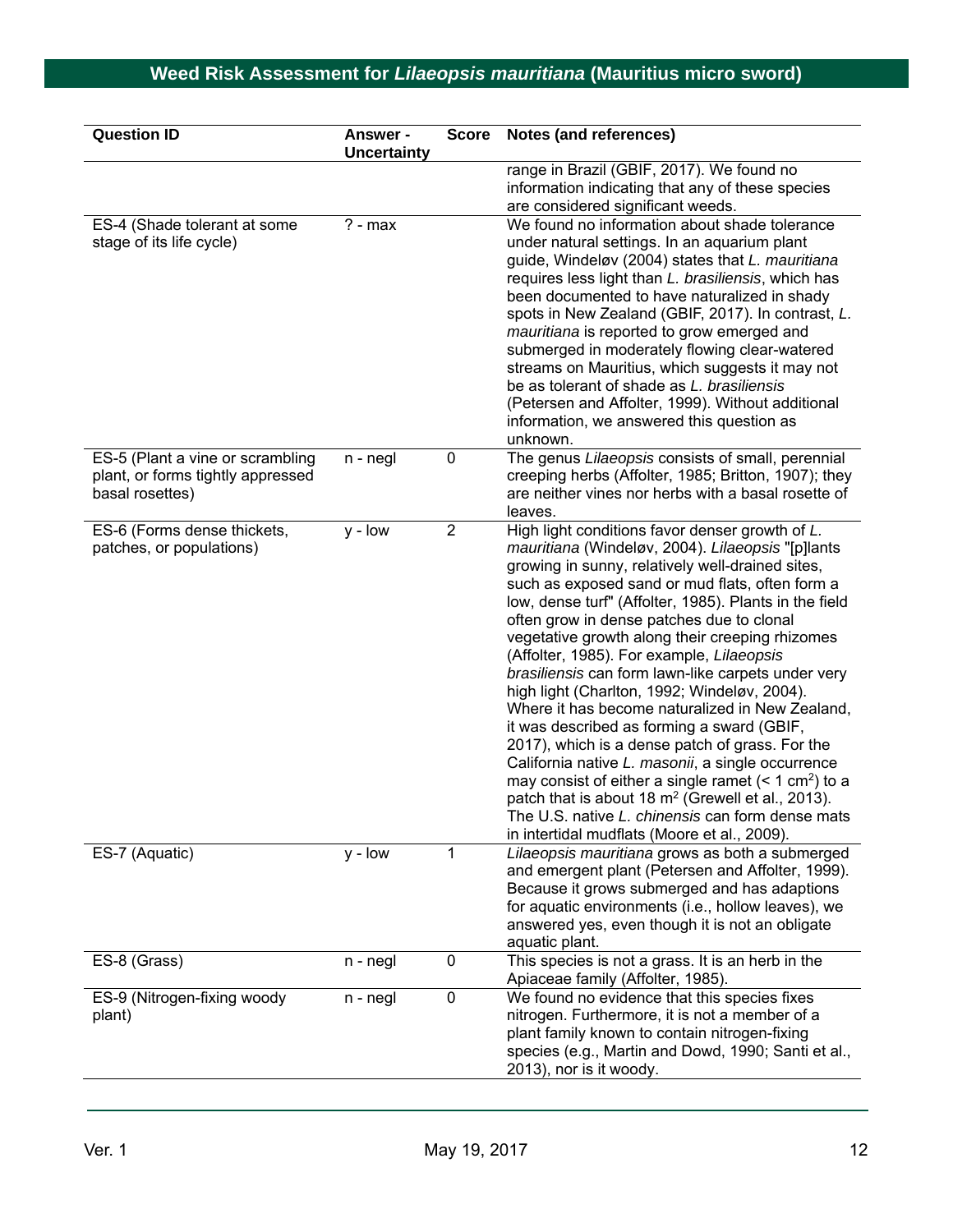| <b>Question ID</b>                                                                                                                                                                                                       | Answer -<br><b>Uncertainty</b> | <b>Score</b>   | Notes (and references)                                                                                                                                                                                                                                                                                                                                                                                                                                                                                                                                                                                                                                                                                                                                                                                                                                                                                                                                                                                                                                   |
|--------------------------------------------------------------------------------------------------------------------------------------------------------------------------------------------------------------------------|--------------------------------|----------------|----------------------------------------------------------------------------------------------------------------------------------------------------------------------------------------------------------------------------------------------------------------------------------------------------------------------------------------------------------------------------------------------------------------------------------------------------------------------------------------------------------------------------------------------------------------------------------------------------------------------------------------------------------------------------------------------------------------------------------------------------------------------------------------------------------------------------------------------------------------------------------------------------------------------------------------------------------------------------------------------------------------------------------------------------------|
| ES-10 (Does it produce viable<br>seeds or spores)                                                                                                                                                                        | y - high                       | 1              | We found no quantitative evidence about seed<br>viability in the genus or in L. mauritiana. Two<br>sources indicate that L. mauritiana reproduces by<br>seeds (Azan, 2011; Winterton and Scher, 2007).<br>In his monograph on the genus, Affolter (1985)<br>made an indirect comment indicating that plants<br>produce viable seed. Lilaeopsis schaffneriana<br>subsp. recurva produces viable seed (Titus and<br>Titus, 2008a). Based on this evidence, we<br>answered yes with high uncertainty.                                                                                                                                                                                                                                                                                                                                                                                                                                                                                                                                                       |
| ES-11 (Self-compatible or<br>apomictic)                                                                                                                                                                                  | y - high                       | 1              | We found no information for this species on self-<br>compatibility. Affolter (1985) concluded that plants<br>of L. carolinensis were likely self-compatible or<br>apomictic because isolated clones were able to<br>set fruit. He also cited additional information that<br>most plants in the Apiaceae are self-compatible<br>(cited in Affolter, 1985).                                                                                                                                                                                                                                                                                                                                                                                                                                                                                                                                                                                                                                                                                                |
| ES-12 (Requires specialist<br>pollinators)                                                                                                                                                                               | $n - high$                     | $\pmb{0}$      | We found no specific information for this species.<br>In his monograph on the genus, Affolter (1985)<br>argued that Lilaeopsis species are likely able to<br>self-pollinate based on the frequent fruiting of<br>plants under cultivation and the fact that flowers<br>are relatively small, so gravity alone could transfer<br>pollen to the stigmas. He conducted a pollinator<br>exclusion experiment where he showed that<br>plants of L. carolinensis that were covered with<br>nylon stocking still set fruit. He had a plant of this<br>same species produce a single umbel under<br>water that then produced a fruit (Affolter, 1985).<br>Based on this evidence we answered no, but with<br>high uncertainty since the observations were not<br>based on L. mauritiana.                                                                                                                                                                                                                                                                         |
| ES-13 [What is the taxon's<br>minimum generation time? (a)<br>less than a year with multiple<br>generations per year; (b) 1 year,<br>usually annuals; (c) 2 or 3 years;<br>(d) more than $3$ years; or $(?)$<br>unknown] | a - high                       | $\overline{2}$ | Lilaeopsis mauritiana reproduces vegetatively,<br>and possibly sexually (Azan, 2011; Winterton and<br>Scher, 2007); however, we found no specific<br>information about generation time for this species.<br>The genus Lilaeopsis consists of small, creeping<br>rhizomatous perennial herbs (Bone et al., 2011).<br>Although other Lilaeopsis species can expand<br>significantly in size between years, seasons, or<br>both (Affolter, 1985; Titus and Titus, 2008b), it is<br>not clear to us what constitutes an individual<br>plant/generation since the plants do not produce<br>distinct ramets, as other rhizomatous plants (e.g.,<br>bananas, irises, running bamboos). Lilaeopsis<br>plants essentially consist of leaves emerging from<br>an underground stem. In a way, they are like<br>vines that root along each node. Grewell et al.<br>(2013) consider each node along the rhizome as<br>a ramet. If we adopted this perspective, then<br>there would be multiple generations per year<br>given Affolter's observations about expansion. |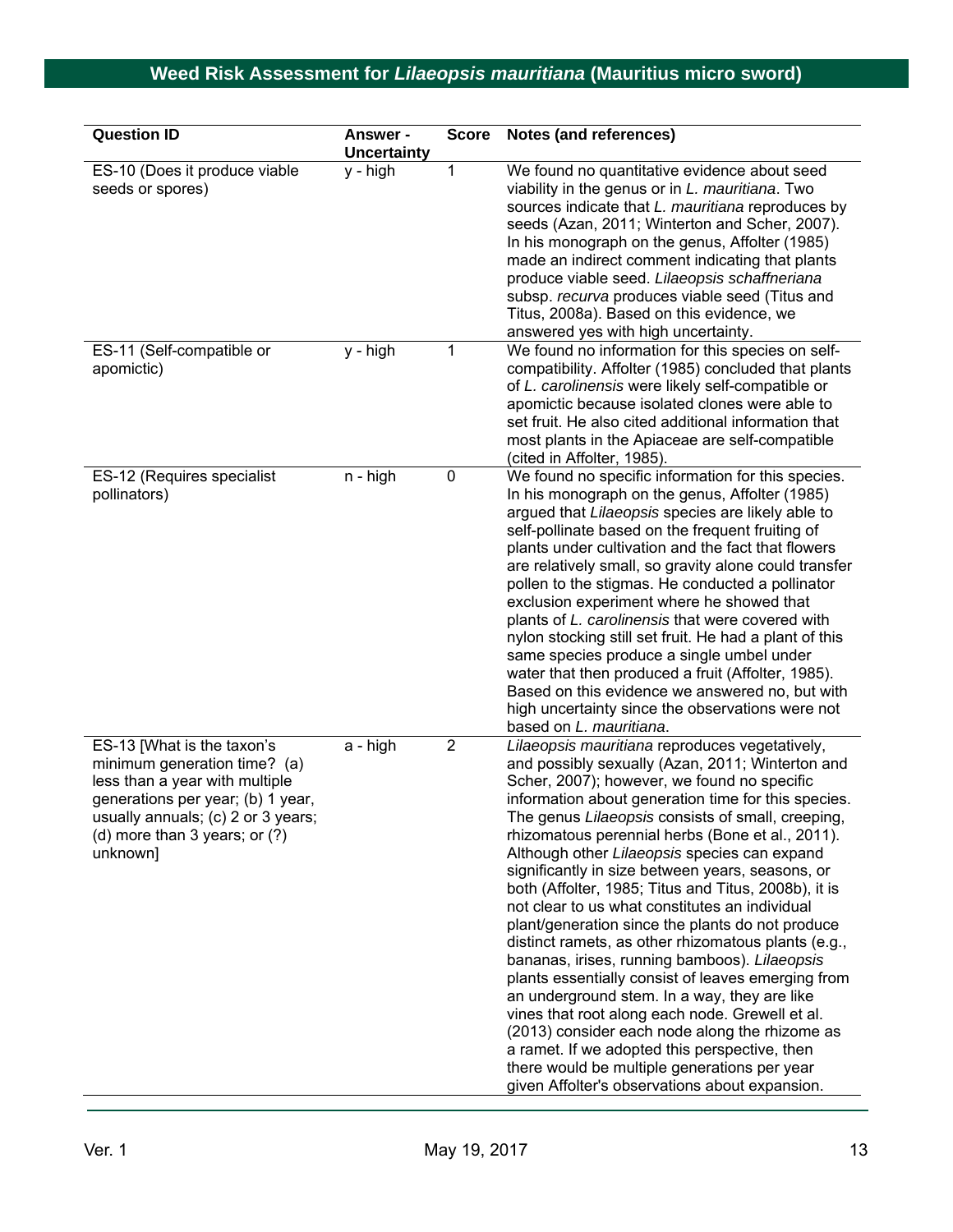| <b>Question ID</b>                                                                  | <b>Answer -</b><br><b>Uncertainty</b> | <b>Score</b> | Notes (and references)                                                                                                                                                                                                                                                                                                                                                                                                                                                                                                                                                                                                                                                                                  |
|-------------------------------------------------------------------------------------|---------------------------------------|--------------|---------------------------------------------------------------------------------------------------------------------------------------------------------------------------------------------------------------------------------------------------------------------------------------------------------------------------------------------------------------------------------------------------------------------------------------------------------------------------------------------------------------------------------------------------------------------------------------------------------------------------------------------------------------------------------------------------------|
|                                                                                     |                                       |              | Without additional information we answered this<br>question as "a" with high uncertainty. Alternate<br>answers for the uncertainty simulation were both<br>"b."                                                                                                                                                                                                                                                                                                                                                                                                                                                                                                                                         |
| ES-14 (Prolific seed producer)                                                      | $? - max$                             | 0            | Unknown. The inflorescences in Lilaeopsis are<br>simple and have 2 to 15 flowers (Affolter, 1985).<br>Increased shading or submergence in water<br>reduces the number of flowers per umbel<br>(Affolter, 1985). We found no other information on<br>reproductive effort.                                                                                                                                                                                                                                                                                                                                                                                                                                |
| ES-15 (Propagules likely to be<br>dispersed unintentionally by<br>people)           | $? - max$                             | 0            | Unknown.                                                                                                                                                                                                                                                                                                                                                                                                                                                                                                                                                                                                                                                                                                |
| ES-16 (Propagules likely to<br>disperse in trade as contaminants<br>or hitchhikers) | n - mod                               | $-1$         | We found no evidence. Because L. mauritiana is<br>not reported to grow in agricultural areas where<br>contamination is more likely, we answered no,<br>with moderate uncertainty.                                                                                                                                                                                                                                                                                                                                                                                                                                                                                                                       |
| ES-17 (Number of natural<br>dispersal vectors)                                      | $\overline{2}$                        | 0            | Propagule description for ES-17a through ES-<br>17e: Fruit of Lilaeopsis species are schizocarps<br>(Bone et al., 2011). Lilaeopsis mauritiana<br>produces globose to ellipsoid/obovoid fruit that<br>are 1.9-2.5 mm long and 1.7-2.0 mm wide, and<br>that lack spongy cells in the ribs (Petersen and<br>Affolter, 1999). While there is evidence of water<br>and bird dispersal in Lilaeopsis in general (see<br>below), there is a tendency for the peduncles and<br>pedicles of most species of Lilaeopsis, including<br>L. brasiliensis, to recurve as the fruit mature,<br>causing the fruit to either be brought back under<br>water or be pressed against the soil surface<br>(Affolter, 1985). |
| ES-17a (Wind dispersal)                                                             | $n - negl$                            |              | "The fruits of Lilaeopsis are too heavy to be blown<br>great distances by wind" (Affolter, 1985).                                                                                                                                                                                                                                                                                                                                                                                                                                                                                                                                                                                                       |
| ES-17b (Water dispersal)                                                            | $y - low$                             |              | We found no direct evidence indicating this<br>species is dispersed by water. Although the fruit<br>of L. mauritiana lack spongy cells, which would<br>help them to float, because this species is an<br>aquatic plant living in flowing streams (Bone et al.,<br>2011; Petersen and Affolter, 1999), we answered<br>yes with low uncertainty. Other species of<br>Lilaeopsis are dispersed by water (Grewell et al.,<br>2013), including as fruit (Affolter, 1985; Hill, 1927)<br>and vegetative clumps (Stevenson, 1947; Titus<br>and Titus, 2008b).                                                                                                                                                  |
| ES-17c (Bird dispersal)                                                             | y - high                              |              | We found no direct evidence that L. mauritiana is<br>dispersed by birds. In explaining the amphitropic<br>(disjunct native distribution in the northern and<br>southern hemispheres) distribution of L.<br>carolinensis, Affolter (1985) speculated that long-<br>distance dispersal via migrating birds may be the<br>cause. Indeed, a "minimum of seven dispersal<br>events is required to explain the present-day                                                                                                                                                                                                                                                                                    |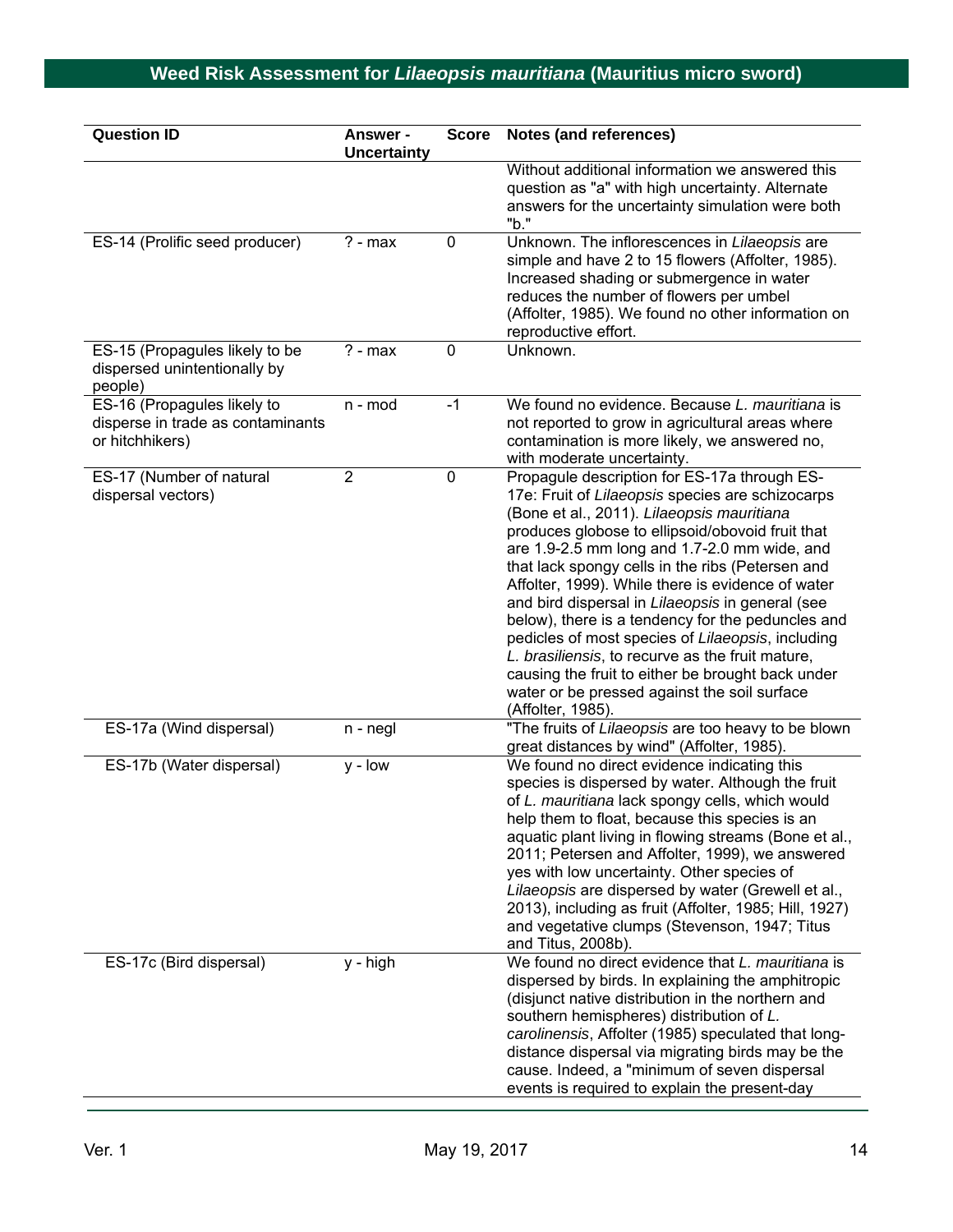| <b>Question ID</b>                                                                   | <b>Answer -</b><br><b>Uncertainty</b> | <b>Score</b> | <b>Notes (and references)</b>                                                                                                                                                                                                                                                                                                                                                                                                                                                                                                                                                                                                                                                                                                                                                                                                                                                                                                                                                  |
|--------------------------------------------------------------------------------------|---------------------------------------|--------------|--------------------------------------------------------------------------------------------------------------------------------------------------------------------------------------------------------------------------------------------------------------------------------------------------------------------------------------------------------------------------------------------------------------------------------------------------------------------------------------------------------------------------------------------------------------------------------------------------------------------------------------------------------------------------------------------------------------------------------------------------------------------------------------------------------------------------------------------------------------------------------------------------------------------------------------------------------------------------------|
|                                                                                      |                                       |              | distribution of Lilaeopsis" across the New World<br>and Australasia (Bone et al., 2011). Although<br>these intercontinental dispersal events have<br>occurred over geologic time scales (Spalik et al.,<br>2010), they support the idea of the likelihood and<br>importance of bird dispersal for the genus. "The<br>fruits of Lilaeopsis lack spines or other adhesive<br>structures and they are not sticky. They are small<br>enough, however, to become attached to the feet,<br>bills, or feathers of birds when encased in mud or<br>organic debris. Thus affixed, they could<br>occasionally be transported between suitable<br>habitats" (Affolter, 1985). Affolter (1985) noted<br>one report of a fruit of an unknown Lilaeopsis<br>species being obtained from the stomach of a<br>New Zealand duck, although it is unknown<br>whether the seeds of ingested fruit would remain<br>viable after gut passage. Based on this very<br>broad evidence, we answered yes. |
| ES-17d (Animal external<br>dispersal)                                                | $? - max$                             |              | We found no evidence for L. mauritiana.<br>However, because seeds may become<br>embedded in mud that is stuck on animals moving<br>through aquatic environments, we answered<br>unknown.                                                                                                                                                                                                                                                                                                                                                                                                                                                                                                                                                                                                                                                                                                                                                                                       |
| ES-17e (Animal internal<br>dispersal)                                                | $? - max$                             |              | Unknown.                                                                                                                                                                                                                                                                                                                                                                                                                                                                                                                                                                                                                                                                                                                                                                                                                                                                                                                                                                       |
| ES-18 (Evidence that a persistent<br>(>1yr) propagule bank (seed<br>bank) is formed) | $? - max$                             | 0            | We found no information about long-term seed<br>dormancy in this species. Lilaeopsis<br>schaffneriana subsp. recurva appears to produce<br>a persistent seed bank (Titus and Titus, 2008b).<br>Fruit of L. carolinensis were viable after 15<br>months (Affolter, 1985).                                                                                                                                                                                                                                                                                                                                                                                                                                                                                                                                                                                                                                                                                                       |
| ES-19 (Tolerates/benefits from<br>mutilation, cultivation or fire)                   | $? - max$                             | 0            | Lilaeopsis mauritiana is a rhizomatous perennial<br>that grows along a rhizome and roots at each<br>node (Petersen and Affolter, 1999). We found no<br>direct evidence that this species is tolerant of<br>mutilation, but speculate that it may be if<br>fragments readily reroot. In L. schaffneriana<br>subsp. recurva, "weakly rooted clumps of the<br>plant tear off as a result of scouring during flood<br>events and float downstream to take root<br>elsewhere. Some of these clumps survive,<br>depending on specific conditions where the clump<br>is deposited" (Titus and Titus, 2008b). Small<br>patches of a Lilaeopsis species in New Zealand<br>can become detached, float to the surface, and<br>reroot elsewhere in a given body of water<br>(Stevenson, 1947). Without specific evidence<br>about this species' behavior in the wild, we<br>answered unknown.                                                                                              |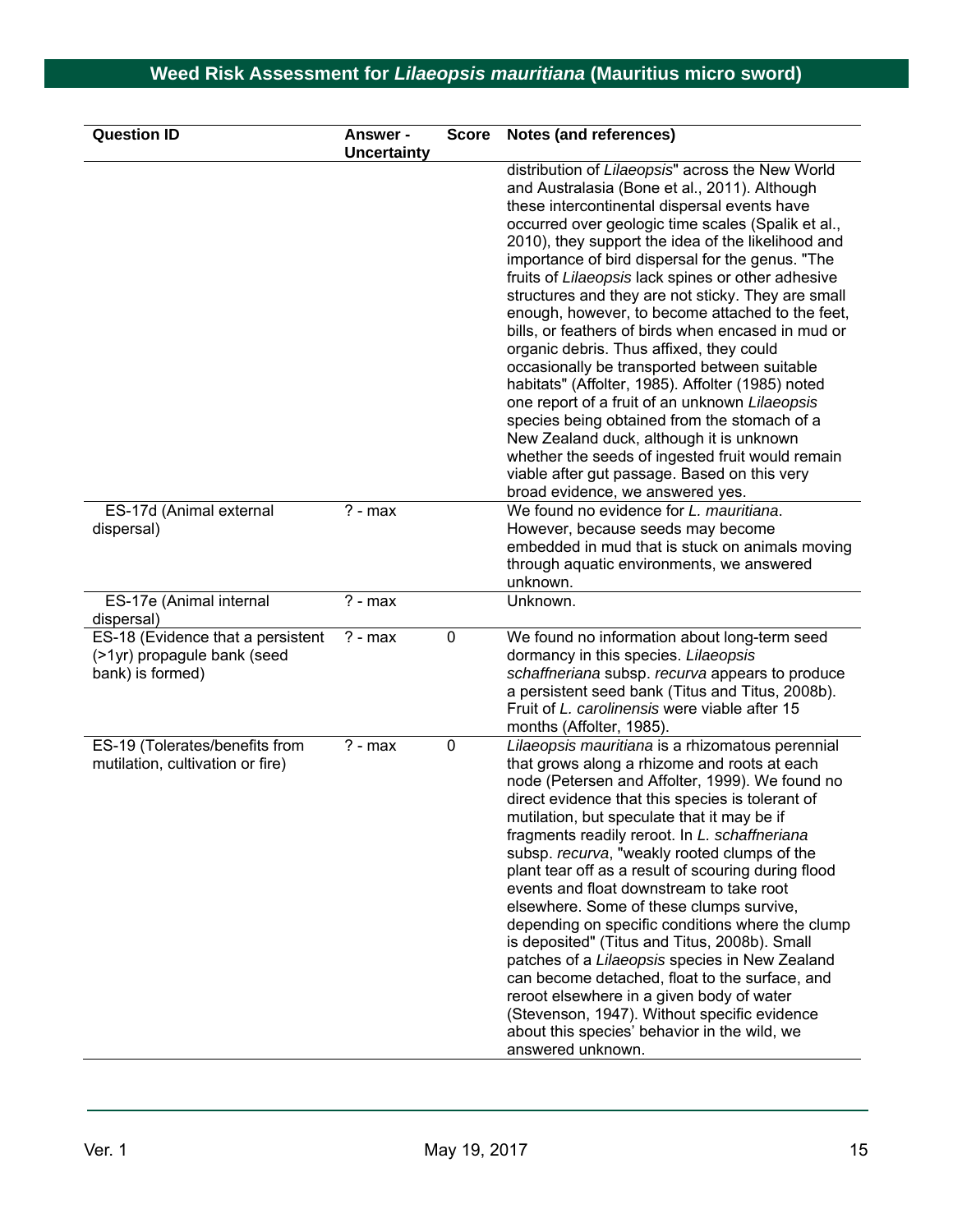| <b>Question ID</b>                                                                                                                                                                              | Answer -<br><b>Uncertainty</b> | <b>Score</b>   | Notes (and references)                                                                                                                                                                                                                                                                                                                                                                                                                                                                                  |
|-------------------------------------------------------------------------------------------------------------------------------------------------------------------------------------------------|--------------------------------|----------------|---------------------------------------------------------------------------------------------------------------------------------------------------------------------------------------------------------------------------------------------------------------------------------------------------------------------------------------------------------------------------------------------------------------------------------------------------------------------------------------------------------|
| ES-20 (Is resistant to some<br>herbicides or has the potential to<br>become resistant)                                                                                                          | n - mod                        | 0              | We found no evidence that this species is<br>resistant to herbicides (e.g., Heap, 2017).<br>Because it is not reported to occur in agricultural<br>areas and subjected to routine applications of<br>herbicides, it seems unlikely that the species has<br>developed resistance.                                                                                                                                                                                                                        |
| ES-21 (Number of cold hardiness<br>zones suitable for its survival)                                                                                                                             | 1                              | $-1$           |                                                                                                                                                                                                                                                                                                                                                                                                                                                                                                         |
| ES-22 (Number of climate types<br>suitable for its survival)                                                                                                                                    | 1                              | $-2$           |                                                                                                                                                                                                                                                                                                                                                                                                                                                                                                         |
| ES-23 (Number of precipitation<br>bands suitable for its survival)                                                                                                                              | 1                              | $-1$           |                                                                                                                                                                                                                                                                                                                                                                                                                                                                                                         |
| <b>IMPACT POTENTIAL</b>                                                                                                                                                                         |                                |                |                                                                                                                                                                                                                                                                                                                                                                                                                                                                                                         |
| <b>General Impacts</b>                                                                                                                                                                          |                                |                |                                                                                                                                                                                                                                                                                                                                                                                                                                                                                                         |
| Imp-G1 (Allelopathic)                                                                                                                                                                           | $n - high$                     | 0              | We found no evidence that this species or any<br>species in the genus is allelopathic.                                                                                                                                                                                                                                                                                                                                                                                                                  |
| Imp-G2 (Parasitic)                                                                                                                                                                              | $n - negl$                     | $\overline{0}$ | We found no evidence that this species is<br>parasitic. It is also not a member of a plant family<br>known to contain parasitic plants (Heide-<br>Jorgensen, 2008; Nickrent, 2009; Walker, 2014).                                                                                                                                                                                                                                                                                                       |
| <b>Impacts to Natural Systems</b>                                                                                                                                                               |                                |                |                                                                                                                                                                                                                                                                                                                                                                                                                                                                                                         |
| Imp-N1 (Changes ecosystem<br>processes and parameters that<br>affect other species)                                                                                                             | $\overline{?}$ - max           |                | We found no evidence of this impact. Because<br>this species was described only 25 years ago and<br>has not been in cultivation for that long, there is<br>very little basis on which to evaluate its impact<br>potential because it has not had sufficient<br>opportunity to escape, spread, and cause<br>impacts; some plant species have a long lag-<br>phase before becoming invasive (Baker, 1965;<br>Kowarik, 1995). Consequently, we answered<br>most questions in this risk element as unknown. |
| Imp-N2 (Changes habitat<br>structure)                                                                                                                                                           | $? - max$                      |                | Unknown.                                                                                                                                                                                                                                                                                                                                                                                                                                                                                                |
| Imp-N3 (Changes species<br>diversity)                                                                                                                                                           | $? - max$                      |                | Unknown.                                                                                                                                                                                                                                                                                                                                                                                                                                                                                                |
| Imp-N4 (Is it likely to affect federal<br><b>Threatened and Endangered</b><br>species?)                                                                                                         | $? - max$                      |                | Unknown.                                                                                                                                                                                                                                                                                                                                                                                                                                                                                                |
| Imp-N5 (Is it likely to affect any<br>globally outstanding ecoregions?)                                                                                                                         | $? - max$                      |                | Unknown.                                                                                                                                                                                                                                                                                                                                                                                                                                                                                                |
| Imp-N6 [What is the taxon's weed<br>status in natural systems? (a)<br>Taxon not a weed; (b) taxon a<br>weed but no evidence of control;<br>(c) taxon a weed and evidence of<br>control efforts] | a - mod                        | $\pmb{0}$      | We found no evidence that this species is<br>considered a weed. Because it has not been<br>reported to escape from cultivation, we used<br>moderate uncertainty. Alternate answers for the<br>uncertainty simulation were both "b."                                                                                                                                                                                                                                                                     |
| Impact to Anthropogenic Systems (e.g., cities, suburbs, roadways)                                                                                                                               |                                |                |                                                                                                                                                                                                                                                                                                                                                                                                                                                                                                         |
| Imp-A1 (Negatively impacts<br>personal property, human safety,<br>or public infrastructure)                                                                                                     | $? - max$                      |                | Unknown. In New Zealand, an unidentified<br>Lilaeopsis species can form dense mats if the<br>plants are uprooted through natural processes<br>from the soft mud of lakes and reservoirs                                                                                                                                                                                                                                                                                                                 |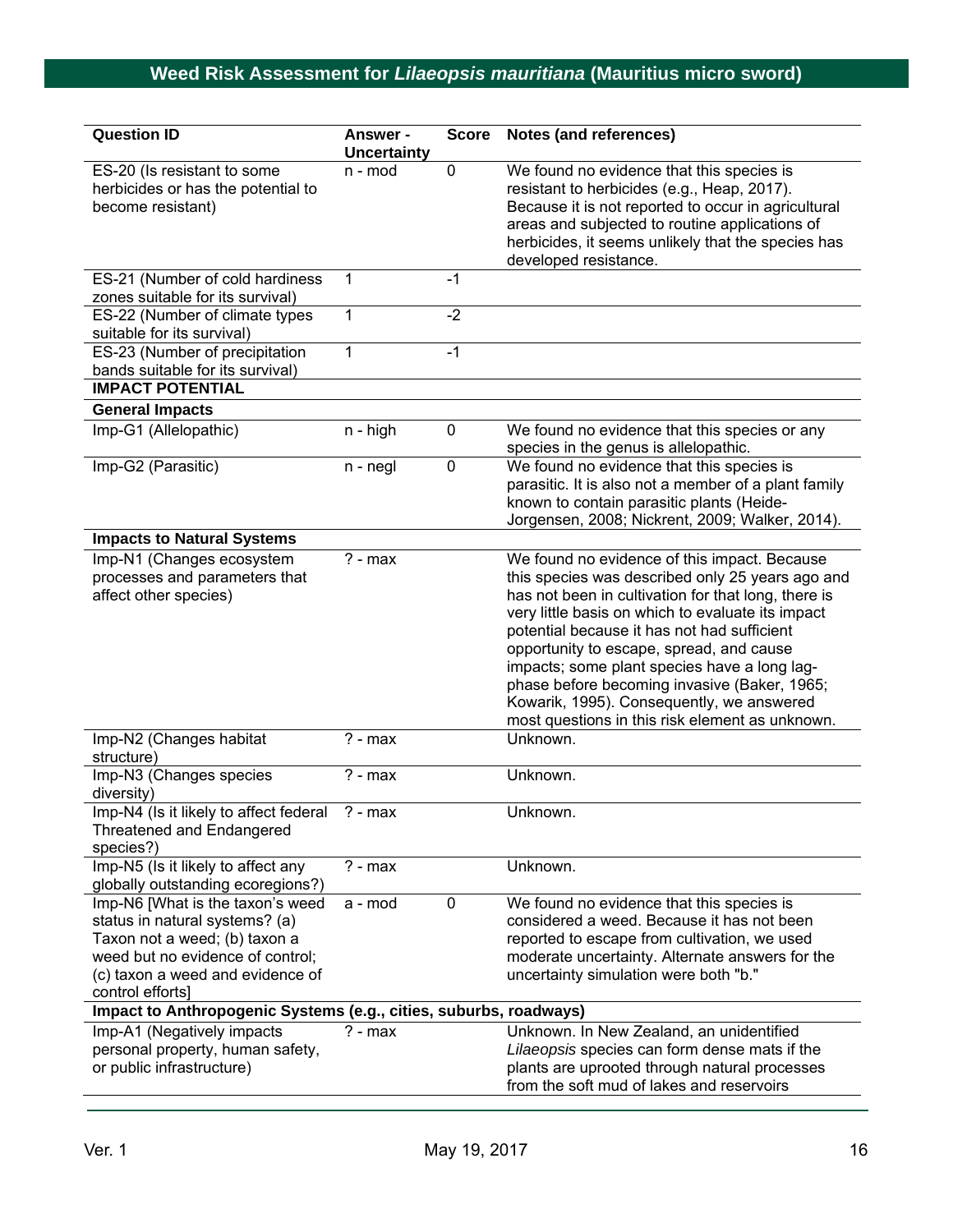| <b>Question ID</b>                                                                                                                                                                                    | <b>Answer -</b><br><b>Uncertainty</b> | <b>Score</b> | Notes (and references)                                                                                                                                                                                                                                                                                                                                                                                                                                                                         |
|-------------------------------------------------------------------------------------------------------------------------------------------------------------------------------------------------------|---------------------------------------|--------------|------------------------------------------------------------------------------------------------------------------------------------------------------------------------------------------------------------------------------------------------------------------------------------------------------------------------------------------------------------------------------------------------------------------------------------------------------------------------------------------------|
|                                                                                                                                                                                                       |                                       |              | (Stevenson, 1947). Affolter (1985) states, "While<br>walking around the shore of Lake Marymeri, we<br>failed to find any rooted Lilaeopsis. However,<br>fresh plants  were piled up along the shore of<br>the lake in thick clumps. In places, armloads of<br>Lilaeopsis could be gathered from a few meters of<br>shoreline." We answered unknown because<br>floating mats of aquatic vegetation could clog<br>pipes, drainages, culverts, etc., and this may<br>affect storm water drainage. |
| Imp-A2 (Changes or limits<br>recreational use of an area)                                                                                                                                             | $? - max$                             |              | Unknown. If this species becomes uprooted and<br>forms large, floating mats (see evidence under<br>Imp-A1), then it might limit recreational use of an<br>area.                                                                                                                                                                                                                                                                                                                                |
| Imp-A3 (Affects desirable and<br>ornamental plants, and<br>vegetation)                                                                                                                                | $? - max$                             |              | Unknown. One aquarium keeper said about L.<br>brasiliensis: "As this plant is very invasive,<br>runners that grow into neighboring plant<br>groupings will need to be regularly pruned off"<br>(APC, 2016).                                                                                                                                                                                                                                                                                    |
| Imp-A4 [What is the taxon's weed<br>status in anthropogenic systems?<br>(a) Taxon not a weed; (b) Taxon a<br>weed but no evidence of control;<br>(c) Taxon a weed and evidence of<br>control efforts] | a - mod                               | $\mathbf 0$  | We found no evidence that this species is<br>considered a weed by aquarium keepers. The<br>alternate answers for the uncertainty simulation<br>were both "b."                                                                                                                                                                                                                                                                                                                                  |
| Impact to Production Systems (agriculture, nurseries,<br>forest plantations, orchards, etc.)                                                                                                          |                                       |              |                                                                                                                                                                                                                                                                                                                                                                                                                                                                                                |
| Imp-P1 (Reduces crop/product<br>yield)                                                                                                                                                                | $n - high$                            | $\mathbf 0$  | We found no evidence of this impact for this<br>species. Because this species is not reported to<br>occur in agricultural areas, we answered most of<br>the questions in this risk subelement as no with<br>high uncertainty.                                                                                                                                                                                                                                                                  |
| Imp-P2 (Lowers commodity<br>value)                                                                                                                                                                    | n - high                              | $\mathbf 0$  | We found no evidence.                                                                                                                                                                                                                                                                                                                                                                                                                                                                          |
| Imp-P3 (Is it likely to impact<br>trade?)                                                                                                                                                             | $n - low$                             | $\mathbf 0$  | We found no evidence that any member of this<br>genus is regulated by a U.S. state government<br>(e.g., NPB, 2016; USDA-AMS, 2016), or a foreign<br>government (e.g., APHIS, 2017). Consequently, it<br>is unlikely to impact trade.                                                                                                                                                                                                                                                           |
| Imp-P4 (Reduces the quality or<br>availability of irrigation, or strongly<br>competes with plants for water)                                                                                          | n - high                              | $\mathbf 0$  | We found no evidence.                                                                                                                                                                                                                                                                                                                                                                                                                                                                          |
| Imp-P5 (Toxic to animals,<br>including livestock/range animals<br>and poultry)                                                                                                                        | n - mod                               | 0            | We found no evidence that this species or genus<br>is toxic to animals (e.g., Burrows and Tyrl, 2013).                                                                                                                                                                                                                                                                                                                                                                                         |
| Imp-P6 [What is the taxon's weed<br>status in production systems? (a)<br>Taxon not a weed; (b) Taxon a<br>weed but no evidence of control;<br>(c) Taxon a weed and evidence of<br>control efforts]    | a - low                               | 0            | We found no evidence that this species is<br>considered a weed of production systems.<br>Alternate answers for the uncertainty simulation<br>were both "b."                                                                                                                                                                                                                                                                                                                                    |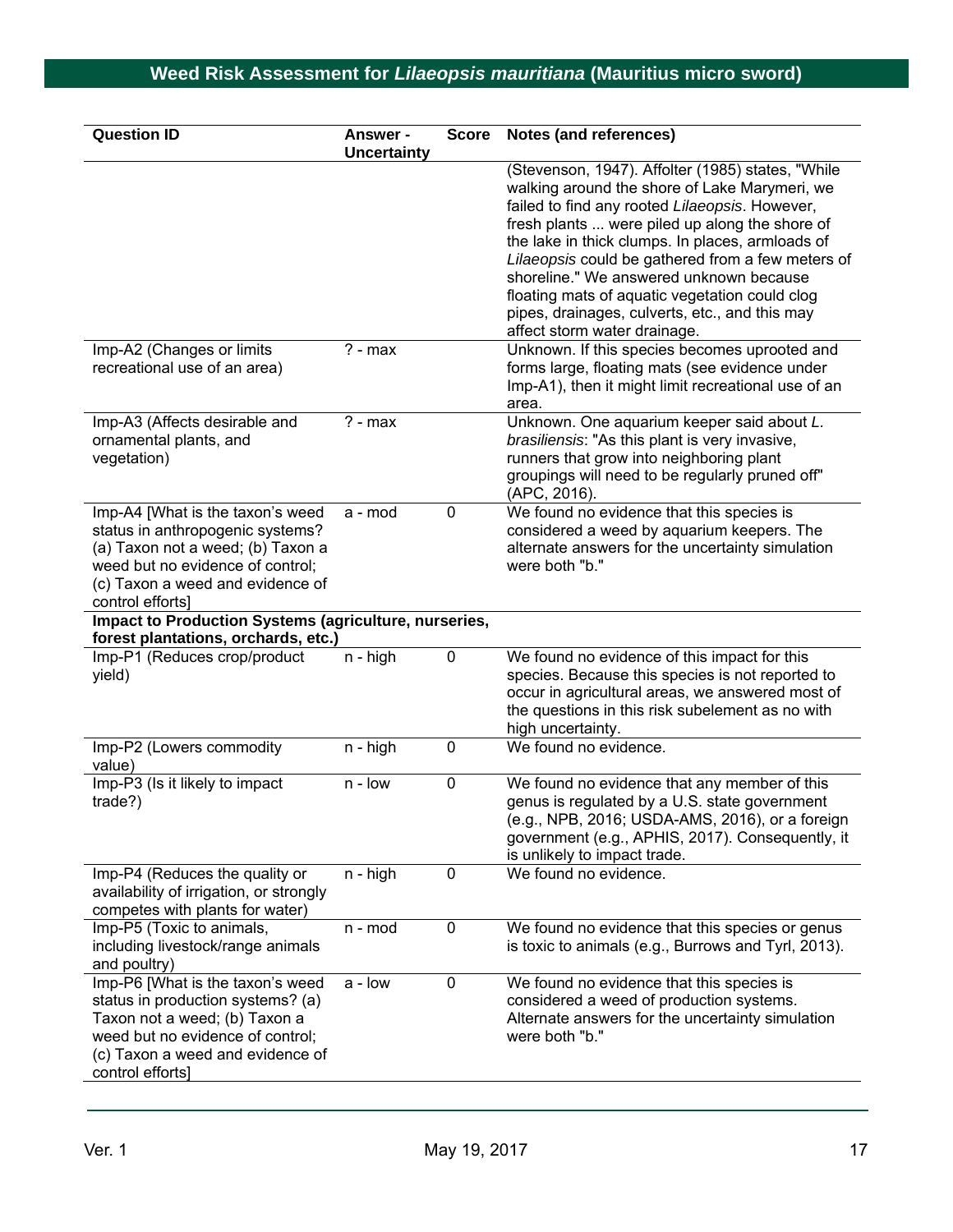| <b>Question ID</b>              | <b>Answer -</b><br><b>Uncertainty</b> | <b>Score</b> | <b>Notes (and references)</b>                                                                                                                                                                             |
|---------------------------------|---------------------------------------|--------------|-----------------------------------------------------------------------------------------------------------------------------------------------------------------------------------------------------------|
| <b>GEOGRAPHIC POTENTIAL</b>     |                                       |              |                                                                                                                                                                                                           |
| <b>Plant hardiness zones</b>    |                                       |              |                                                                                                                                                                                                           |
| Geo-Z1 (Zone 1)                 | $n - negl$                            | N/A          | We found no evidence that this species occurs in<br>this hardiness zone.                                                                                                                                  |
| Geo-Z2 (Zone 2)                 | n - negl                              | N/A          | We found no evidence.                                                                                                                                                                                     |
| Geo-Z3 (Zone 3)                 | n - negl                              | N/A          | We found no evidence.                                                                                                                                                                                     |
| Geo-Z4 (Zone 4)                 | $n - negl$                            | N/A          | We found no evidence.                                                                                                                                                                                     |
| Geo-Z5 (Zone 5)                 | $n - negl$                            | N/A          | We found no evidence.                                                                                                                                                                                     |
| Geo-Z6 (Zone 6)                 | $n - negl$                            | N/A          | We found no evidence.                                                                                                                                                                                     |
| Geo-Z7 (Zone 7)                 | $n - negl$                            | N/A          | We found no evidence.                                                                                                                                                                                     |
| Geo-Z8 (Zone 8)                 | n - Iow                               | N/A          | We found no evidence.                                                                                                                                                                                     |
| Geo-Z9 (Zone 9)                 | $? - max$                             | N/A          | We found no evidence that this species occurs in<br>this hardiness zone. Because the very closely<br>related (Bone et al., 2011) L. brasiliensis occurs in<br>this zone (PPQ, 2017), we answered unknown. |
| Geo-Z10 (Zone 10)               | $? - max$                             | N/A          | We found no evidence. Because the very closely<br>related (Bone et al., 2011) L. brasiliensis occurs in<br>this zone (PPQ, 2017), we answered unknown.                                                    |
| Geo-Z11 (Zone 11)               | $? - max$                             | N/A          | We found no evidence. Because the very closely<br>related (Bone et al., 2011) L. brasiliensis occurs in<br>this zone (PPQ, 2017), we answered unknown.                                                    |
| Geo-Z12 (Zone 12)               | $? - max$                             | N/A          | We found no evidence. Because the very closely<br>related (Bone et al., 2011) L. brasiliensis occurs in<br>this zone (PPQ, 2017), we answered unknown.                                                    |
| Geo-Z13 (Zone 13)               | $y - low$                             | N/A          | Mauritius (Petersen and Affolter, 1999).                                                                                                                                                                  |
| Köppen - Geiger climate classes |                                       |              |                                                                                                                                                                                                           |
| Geo-C1 (Tropical rainforest)    | $y - low$                             | N/A          | Mauritius (Petersen and Affolter, 1999).                                                                                                                                                                  |
| Geo-C2 (Tropical savanna)       | $? - max$                             | N/A          | We found no evidence. Because the very closely<br>related (Bone et al., 2011) L. brasiliensis occurs in<br>this climate type (PPQ, 2017), we answered<br>unknown.                                         |
| Geo-C3 (Steppe)                 | n - negl                              | N/A          | We found no evidence.                                                                                                                                                                                     |
| Geo-C4 (Desert)                 | n - negl                              | N/A          | We found no evidence.                                                                                                                                                                                     |
| Geo-C5 (Mediterranean)          | $n - high$                            | N/A          | We found no evidence that this species occurs in<br>this climate type, but think that it may be able to if<br>it occurs in an appropriate habitat where the<br>climate is warm enough.                    |
| Geo-C6 (Humid subtropical)      | $? - max$                             | N/A          | We found no evidence. Because the very closely<br>related (Bone et al., 2011) L. brasiliensis occurs in<br>this climate type (PPQ, 2017), we answered<br>unknown.                                         |
| Geo-C7 (Marine west coast)      | $? - max$                             | N/A          | We found no evidence. Because the very closely<br>related (Bone et al., 2011) L. brasiliensis occurs in<br>this climate type (PPQ, 2017), we answered<br>unknown.                                         |
| Geo-C8 (Humid cont. warm sum.)  | n - Iow                               | N/A          | We found no evidence.                                                                                                                                                                                     |
| Geo-C9 (Humid cont. cool sum.)  | $n - negl$                            | N/A          | We found no evidence.                                                                                                                                                                                     |
| Geo-C10 (Subarctic)             | n - negl                              | N/A          | We found no evidence.                                                                                                                                                                                     |
| Geo-C11 (Tundra)                | n - negl                              | N/A          | We found no evidence.                                                                                                                                                                                     |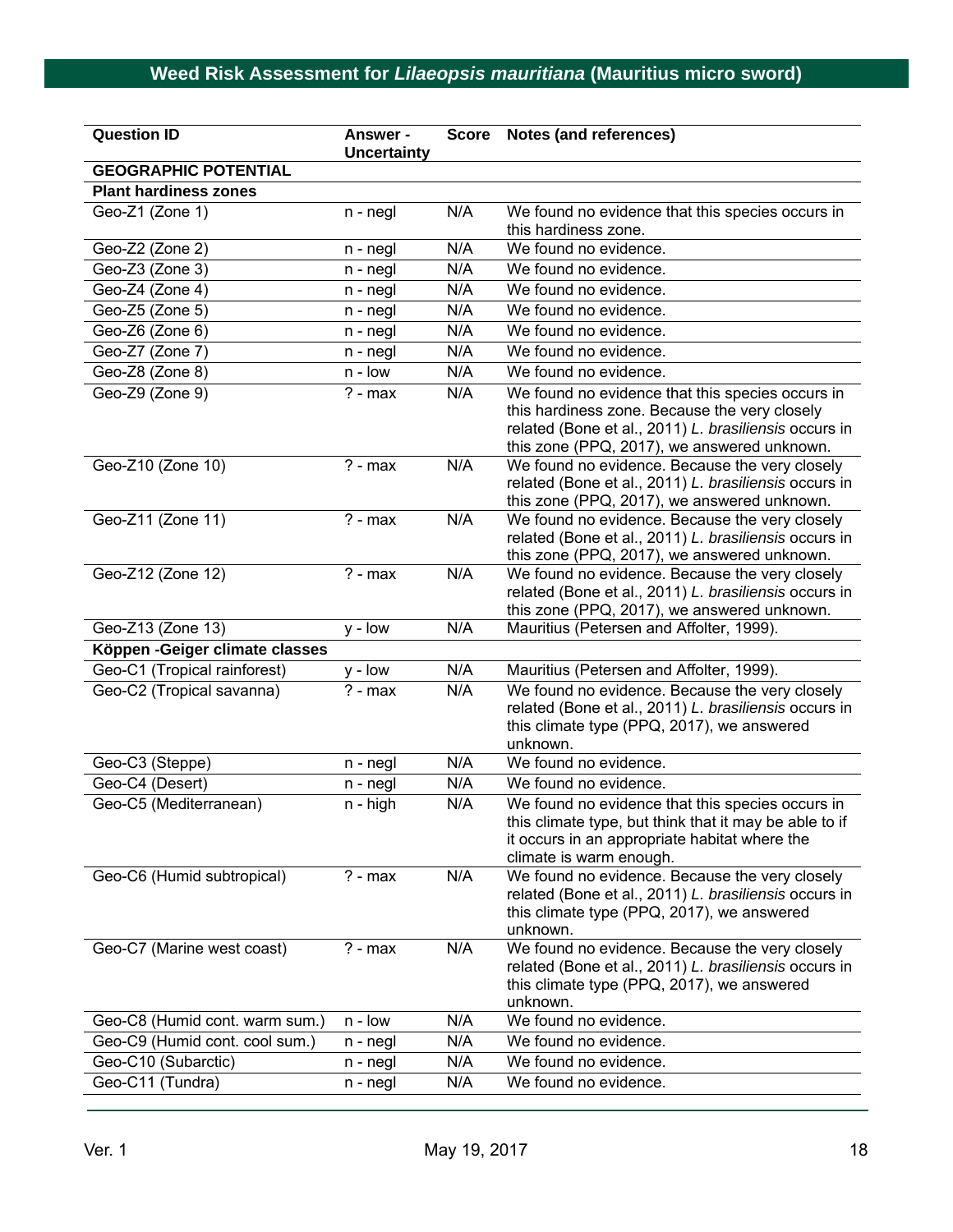| <b>Question ID</b>                                        | <b>Answer -</b><br><b>Uncertainty</b> | <b>Score</b> | Notes (and references)                                                                                                                                                                                                                                                            |
|-----------------------------------------------------------|---------------------------------------|--------------|-----------------------------------------------------------------------------------------------------------------------------------------------------------------------------------------------------------------------------------------------------------------------------------|
| Geo-C12 (Icecap)                                          | n - negl                              | N/A          | We found no evidence.                                                                                                                                                                                                                                                             |
| 10-inch precipitation bands                               |                                       |              |                                                                                                                                                                                                                                                                                   |
| Geo-R1 (0-10 inches; 0-25 cm)                             | n - negl                              | N/A          | We found no evidence.                                                                                                                                                                                                                                                             |
| Geo-R2 (10-20 inches; 25-51 cm)                           | n - high                              | N/A          | We found no evidence.                                                                                                                                                                                                                                                             |
| Geo-R3 (20-30 inches; 51-76 cm)                           | $? - max$                             | N/A          | We found no evidence. Because the very closely<br>related (Bone et al., 2011) L. brasiliensis occurs in<br>this precipitation band (PPQ, 2017), we answered<br>unknown.                                                                                                           |
| Geo-R4 (30-40 inches; 76-102<br>cm)                       | $y - low$                             | N/A          | Mauritius (Petersen and Affolter, 1999).                                                                                                                                                                                                                                          |
| Geo-R5 (40-50 inches; 102-127<br>cm)                      | $? - max$                             | N/A          | We found no evidence. Because the very closely<br>related (Bone et al., 2011) L. brasiliensis occurs in<br>this precipitation band (PPQ, 2017), we answered<br>unknown.                                                                                                           |
| Geo-R6 (50-60 inches; 127-152<br>cm)                      | $? - max$                             | N/A          | We found no evidence. Because the very closely<br>related (Bone et al., 2011) L. brasiliensis occurs in<br>this precipitation band (PPQ, 2017), we answered<br>unknown.                                                                                                           |
| Geo-R7 (60-70 inches; 152-178<br>cm)                      | $? - max$                             | N/A          | We found no evidence. Because the very closely<br>related (Bone et al., 2011) L. brasiliensis occurs in<br>this precipitation band (PPQ, 2017), we answered<br>unknown.                                                                                                           |
| Geo-R8 (70-80 inches; 178-203<br>cm)                      | $? - max$                             | N/A          | We found no evidence. Because the very closely<br>related (Bone et al., 2011) L. brasiliensis occurs in<br>this precipitation band (PPQ, 2017), we answered<br>unknown.                                                                                                           |
| Geo-R9 (80-90 inches; 203-229<br>cm)                      | $? - max$                             | N/A          | We found no evidence. Because the very closely<br>related (Bone et al., 2011) L. brasiliensis occurs in<br>this precipitation band (PPQ, 2017), we answered<br>unknown.                                                                                                           |
| Geo-R10 (90-100 inches; 229-<br>254 cm)                   | $? - max$                             | N/A          | We found no evidence. Because the very closely<br>related (Bone et al., 2011) L. brasiliensis occurs in<br>this precipitation band (PPQ, 2017), we answered<br>unknown.                                                                                                           |
| Geo-R11 (100+ inches; 254+ cm)                            | $? - max$                             | N/A          | We found no evidence. Because the very closely<br>related (Bone et al., 2011) L. brasiliensis occurs in<br>this precipitation band (PPQ, 2017), we answered<br>unknown.                                                                                                           |
| <b>ENTRY POTENTIAL</b>                                    |                                       |              |                                                                                                                                                                                                                                                                                   |
| Ent-1 (Plant already here)                                | n - negl                              | 0            | Lilaeopsis mauritiana is already present in the<br>United States where it is cultivated and sold as an<br>aquarium ornamental (e.g., AFA, 2017; PAC,<br>2017). However, we answered this question as no<br>to allow us to evaluate its likelihood of entry via<br>other pathways. |
| Ent-2 (Plant proposed for entry, or<br>entry is imminent) | y - negl                              | 1            | PPQ received a market access request for L.<br>mauritiana for propagation from the Ministry of<br>Food, Agriculture and Fisheries of the Danish<br>Plant Directorate (MFAF, 2009). Thus, if<br>approved, its entry is imminent.                                                   |